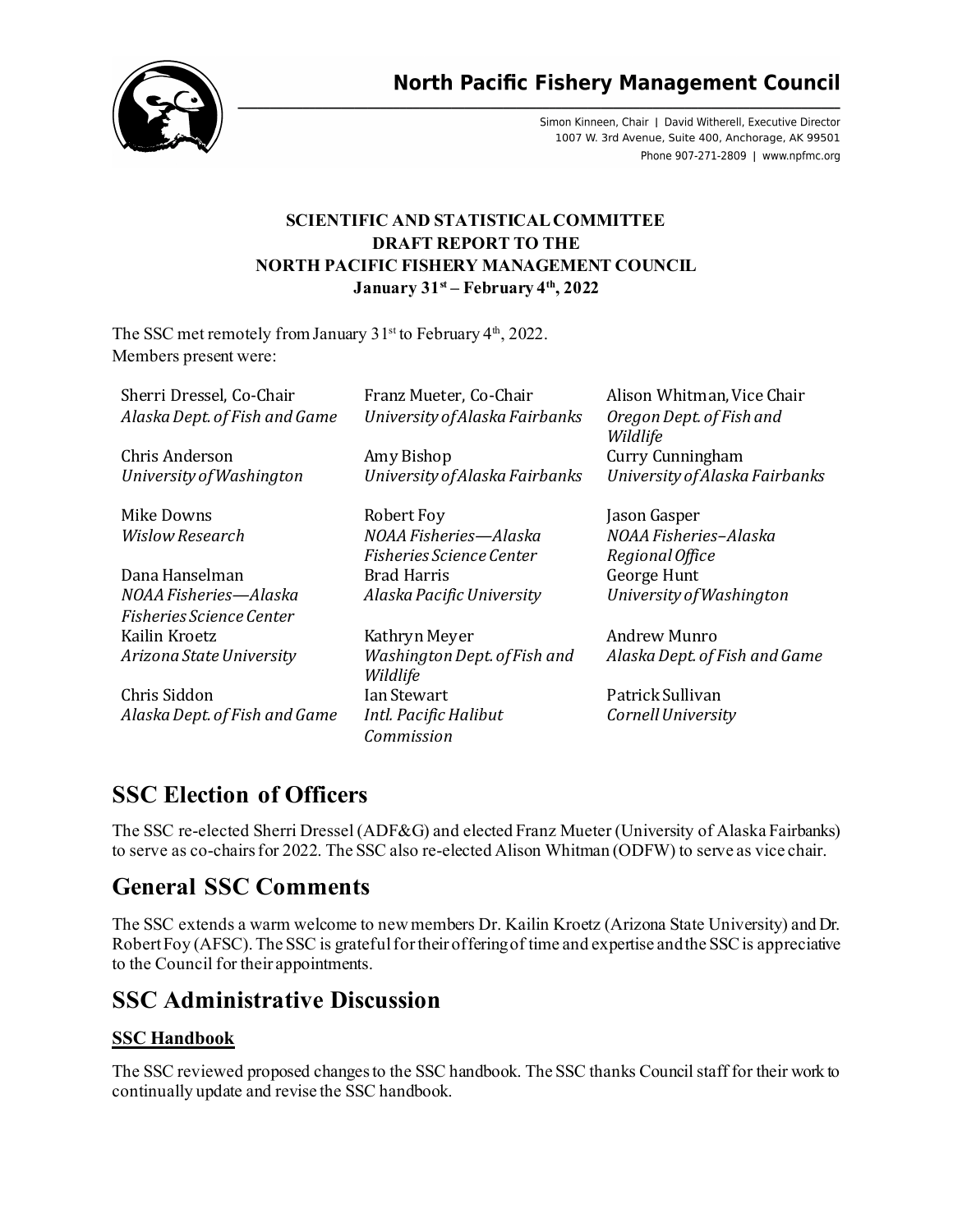Significant proposed revisions presented to the SSC included language added to clarify when SSC members should recuse themselves (pg. 4) and updated links in the reference section (pg. 14).

**The SSC is supportive of these changes and additions.** As the Statement of Organization, Practices, and Procedures for the North Pacific Fishery Management Council (Council SOPPs), as cited in Section 3 of the SSC handbook (pg. 4), has not been updated since February 2021, **the SSC refers to its recommendation from February 2021 regarding the description of SSC membership**. Specifically, the SSC suggests changing "sociology" to "anthropology/sociology" to reflect both the accepted distinction among social scientists between an economic and non-economic focus and the particular value of anthropological methodologies and perspectives for SSC review of community/social impact assessments and work related to the Council's stated commitment to the incorporation of local and/or traditional knowledge (LK/TK) to the Council process.

#### **Reflection on Council process and ideas for change**

The SSC reviewed the staff discussion paper, "Reflections on Council process and ideas for change" and noted some initial thoughts for Council consideration (sections not listed had no SSC discussion). Ideas noted below included support by one or more SSC members but do not represent SSC consensus:

## *1. Reduce the number of annual Council meetings from 5 to 4, and drop the February meeting*

SSC members acknowledged and agreed with the difficulty in planning and addressing Council topics with the short turnaround time between the December and February meetings. A number of SSC members expressed support for reducing the number of annual meetings from five to four, even if the four in-person meetings were four days instead of three. Even if the number of meetings is reduced, some SSC members expressed support for continuing to have an SSC workshop (normally scheduled in February), since it is a valuable opportunity for the SSC to do proactive and strategic thinking. Some SSC members expressed concern over being able to cover the current SSC workload in four meetings. Some SSC members noted that there are bigger projects and longer-term issues for which there has not been sufficient time even with five meetings. If the workload stays the same, some SSC members recommended continuing with five meetings due to the time-sensitive nature of issues, the increased preparation prior to the meeting within the same amount of time, and concern over making the remaining meetings longer than they are.

#### *2. Create a schedule that makes 1-2 meetings per year virtual and the remaining meetings in-person*

SSC members did not speak directly to whether one to two meetings per year should be virtual and the remaining in-person, nor to which meetings would be most important to have in person. SSC members did, however, note the value of in-person meetings, which includes fuller conversations, ability to talk amongst SSC members outside of the meeting, ability for SSC members to talk with the public, industry and NGO representatives outside of the meeting, and the loss of that value during virtual meetings. An SSC member also noted that given the high SSC workload, allowing a virtual option for members that could not attend in person would allow additional expertise to be included in the meeting and a greater distribution of workload.

## *4. Change the timing of the October meeting to avoid government shutdowns*

SSC members noted a desire to avoid the impacts of holding a meeting during a time of potential or realized government shutdown. They noted the excessive time required to develop and operate under multiple schedules in an effort to continue meetings under the possibility or reality of government shutdowns. SSC members also questioned whether such excessive efforts should be made in an attempt to do an impossible job or whether the consequences of a government shutdown (inability to continue or reschedule meetings if a shutdown occurs) should instead be accepted as reality.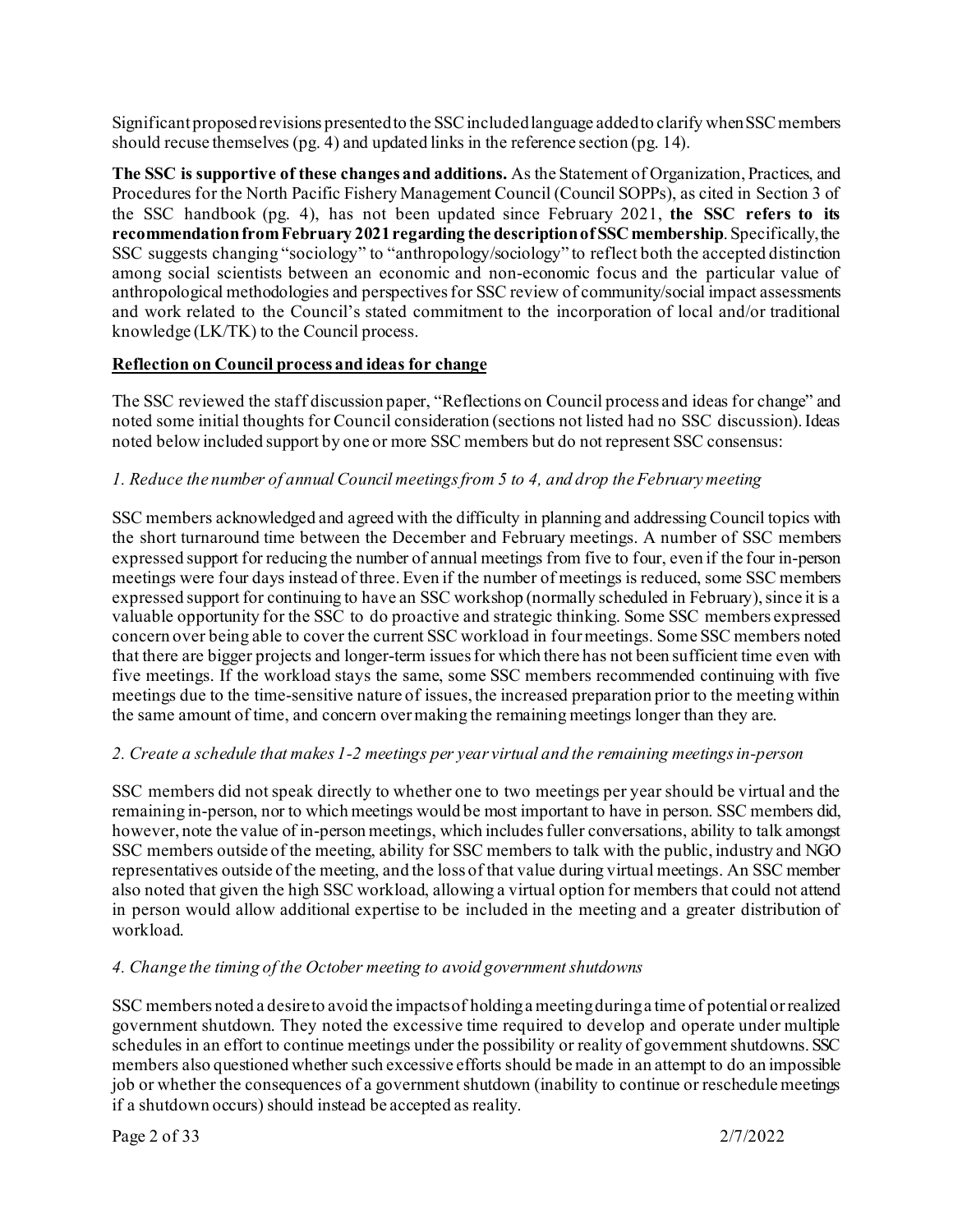#### *5. Reevaluate the timing of crab and groundfish harvest specifications in light of fishery needs and stock prioritization*

SSC members supported reevaluating the timing of crab and groundfish harvest specifications due to (1) the tight turnaround for authors between surveys and specifications (particularly for crab), (2) the inability to include some data sources (NBS) and some modeling efforts (e.g., VAST) for crab stocks (e.g. snow crab in 2021), (3) the challenges of obtaining reasonable model runs in short amounts of time if data input values exhibit extreme changes, (4) the tight turnaround for authors between Plan Team/SSC review of groundfish model runs in October and final specifications in December, (5) the excessive workload of authors and review bodies in the fall that is exacerbated by the timing, and (6) limited meeting time to address the high numbers of stock reviews and how that impacts the quality of review. One idea for streamlining specifications that was introduced for exploration by SSC members was to consolidate preliminary model reviews for groundfish into the June or earlier SSC meeting. This could ease the burden on groundfish authors and allow them more time to explore new data and new model options between preliminary model runs and final specifications in December. It might allow more time for SSC review and reduce the SSC review burden in October, as that meeting is heavily focused on final specifications for crab. This would require moving the September Groundfish Plan Team meeting earlier (e.g., April/May).

*12. Changes to the nomination/reappointment process for the SSC – timing, recruitment, soliciting SSC input*

SSC members indicated support for being able to contribute recommendations to the Council as to areas of expertise needed, as has been done in previous SSC reports.

#### *13. Consider how to reduce SSC workload*

SSC members appreciated the consideration of the SSC workload. Some SSC members suggested that one way to reduce the workload would be to limit non-action items. Other SSC members felt that updates on projects in development (e.g., ACLIM), updates on factors that affect fisheries management (e.g., marine mammal and seabird updates) and updates that inform recommendations and harvest specifications (e.g., Ecosystem Status Reports) are critical. One suggestion was to bundle informational topics into one meeting that does not require an SSC report. SSC members suggested reducing the rigor of Plan Team and SSC peer review of assessments and suggested that these reviews occur external to the Council process, such as with more CIE reviews. That way the SSC could focus on strategic discussions and setting OFLs and ABCs, rather than assessment review. Other SSC members were concerned to reduce the SSC's focus on peer review, noting the value of the timeliness of analysis review, the institutional knowledge provided by the Plan Teams and SSC, and the public transparency and communication of the reasons for SSC recommendations.

## **B-1 Plan Team Nomination**

The SSC reviewed the nomination of Danielle Dickson (NPRB) to the Bering Sea Fishery Ecosystem Plan Team. The SSC finds Ms. Dickson to be well qualified and recommends that the Council approve her nomination.

## **C-1 Economic Data Report Amendments**

The SSC received a presentation from Scott Miller (AKRO) and Brian Garber-Yonts (AFSC). Written public testimony was received from Julie Bonney and Heather Mann (Alaska Groundfish Data Bank and Midwater Trawlers Cooperative, respectively). Oral public testimony was received by Mark Fina (US Seafoods) and Chris Woodley (Groundfish Forum).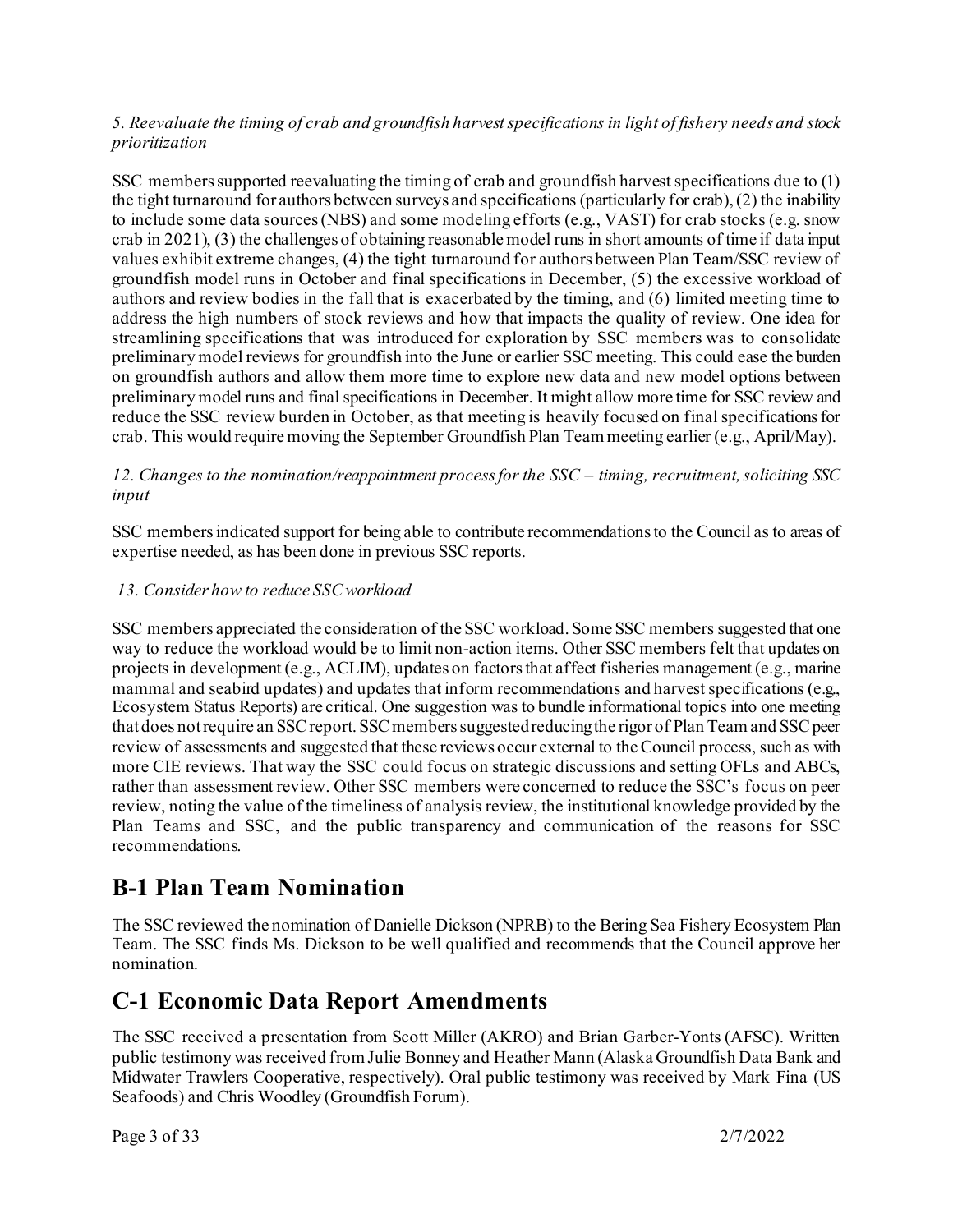The SSC appreciates the analysts' efforts to characterize the effects of the proposed changes to the economic data report (EDR) process, and to respond to the impacts of the Alternative 3, which was introduced since this document was last reviewed by the SSC.

The four EDRs in the North Pacific were developed during the implementation of, or consideration of implementation of, catch share programs. Some of the data fields have proven costly to collect and audit and ultimately have been shown to be unresponsive to the original purpose and need. Absent an effective process of updating the EDR forms as catch share program effects have evolved post-implementation and the nature of those effects and how best to capture them has become more clear, the SSC recognizes the difficulty and shares the frustration with streamlining the EDR process. **The SSC is supportive of efforts to increase the efficiency and utility of the EDRs, as some – but not all -- EDR data fields continue to support the Council in science-based management in pursuit of National Standards 1 and 8 and in compliance with National Standard 2.** However, the SSC notes that, even in their current form, estimates of burden to both NMFS and industry remain a very small component of the cost of all data programs when considered among the observer program and fishery-independent surveys.

As this analysis includes new alternatives at Final Action, the SSC discussion highlights aspects for the Council to consider in weighing options.

## **Third-Party Audits**

**The SSC finds the analysis provides sufficient information for the Council to determine whether third party audits are necessary**: Audits are costly; they have been discontinued in practice; they have never found a violation; and audits are not standard in similar data collections in other regions.

#### **Confidentiality Requirements**

**The SSC finds the analysis provides sufficient information for the Council to determine whether elevated confidentiality measures are necessary**: Such measures are costly; they significantly constrain the utility of the data; and elevated measures are not standard in similar data collections in other regions.

## **Reduced Collection Frequency**

The SSC discussed both the cost savings and consequences of reducing the frequency of EDR collection raised in the analysis:

- The SSC notes that the analysis bases its estimate of the cost savings from reducing the frequency of data collection on the OMB estimate of the amount of time it takes to fill out the forms, such that skipping every other year reduces costs by half. **The SSC expects this significantly overstates the cost savings from a frequency reduction.**Reducing the frequency of collections would likely erode the processes both at NMFS and among EDR respondents that streamline data collection. Further, individuals would likely lose facility and understanding of EDR definitions and conventions. Together, these likely outcomes would significantly increase the time required to respond in years when data is collected. These effects would considerably, though perhaps not completely, offset the time savings in nonreporting years.
- **The SSC notes that reducing the frequency of EDR data collection will result in a reduction in the best scientific information available on social and economic conditions** required for inclusion in SAFEs under National Standard 2 and in documenting sustained participation of fishing communities under National Standard 8**.** This loss of data will be particularly acute in instances where analysts must try to understand the social and economic effects of annual-scale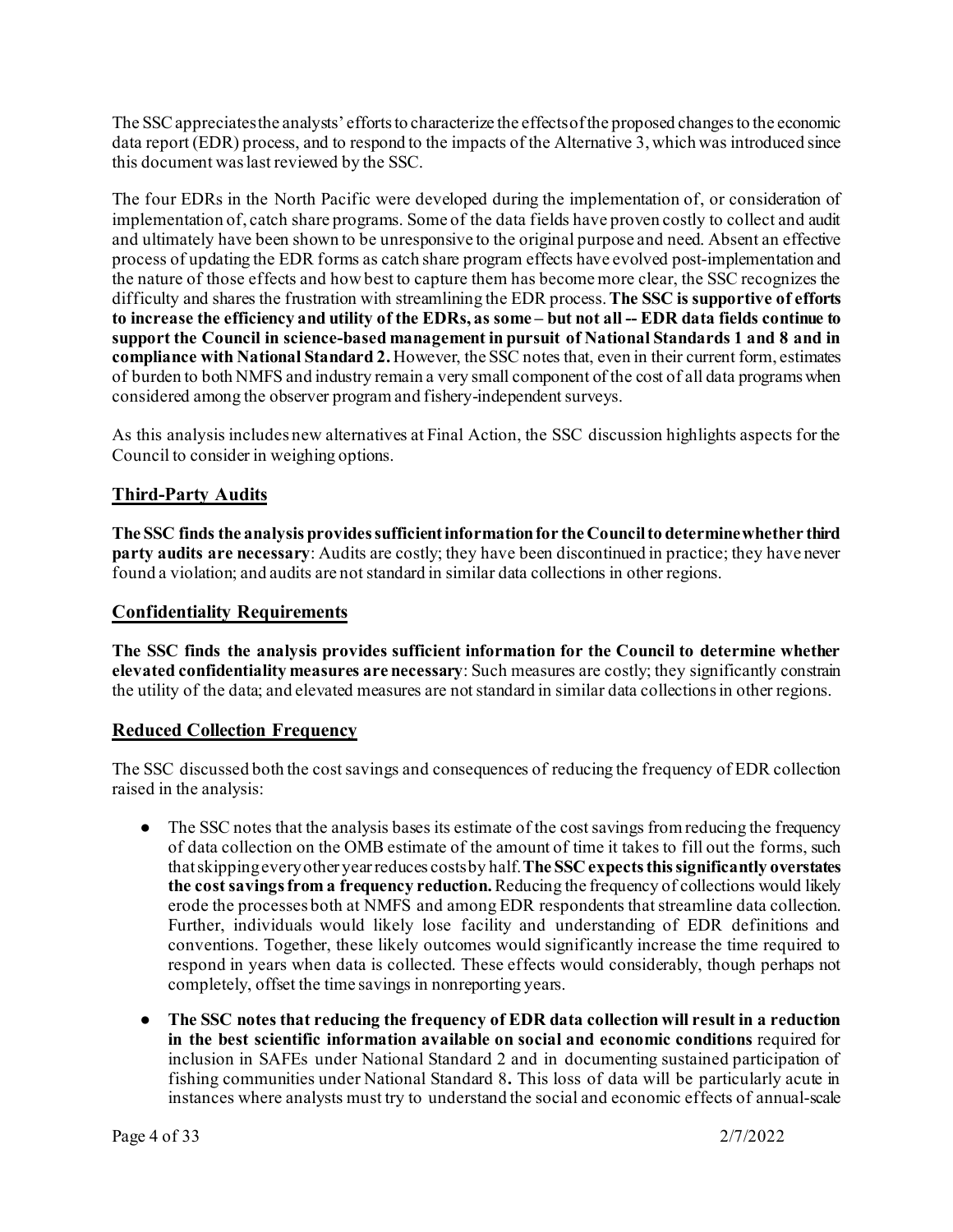events in markets or the ecosystem. Recent examples include understanding the effects of COVID or of differences between warm and cold years.

● **The SSC notes that there would be considerable costs in terms of additional analyses required if gaps were created in annual time series of EDR variables.** Uses of EDR data include incorporation into annually produced reports such as Economic SAFEs, and key indicator values currently tracked will need to be omitted or estimates will need to be developed. Estimates of these key indicators will require new models to interpolate between missing years or extrapolate to a present nonreporting year, which will entail additional costs. Furthermore, because these estimates will be replacing values from a full population survey, data quality will be reduced.

#### **Remove EDR Requirements**

**The SSC expresses concern that the analysis does not completely characterize the current use of subsets of the EDR data collected in the Council process, which is necessary for the Council to evaluate this newly added alternative.While acknowledging that EDRs could be streamlined, some data categories from the EDRs are the best scientific information available on social and economic conditions required for inclusion in SAFEs under National Standard 2 and to document sustained participation of fishing communities under National Standard 8, and support Council decisions in a number of specific and programmatic ways**:

- EDR data are used in SAFEs, and featured prominently in the Economic SAFE dashboard indices and presentations at this meeting.
- Some types of EDR data are commonly used in required quinquennial reviews of the catch share programs for which they were designed.
- Some types of EDR data are commonly used in required allocation reviews.
- Some types of EDR data are commonly used in analyses of Council actions, including several not named in the analysis.
	- While Council actions are not typically focused on changing EDR metrics, the EDRs nonetheless provide scientific basis to establish that actions do not have unintended consequences. This is particularly true of crew and community data, currently available only through EDRs, showing how proposed actions impact the sustained participation of fishing communities, as required by National Standard 8, and allow an analysis of the efficacy of a variety of different community protections measures which the Council typically builds into such actions.
- EDR data are the basis for research, primarily by AFSC and academic partners, that is broader than a single Council action, but is nonetheless important in supporting the Council in meeting the requirements of the Magnuson-Stevens Act.
	- While not developed in response to a particular Council action, this research informs scientists' understanding of the mechanisms and effects of alternative management programs. This guides consideration of existing and new management programs; suggests elements to include or avoid in future Council actions to obtain certain positive outcomes or prevent adverse outcomes; and identifies data and mechanisms to include in monitoring and evaluation of new Council actions.
	- Such work using detailed data often requires more time and technical effort than is possible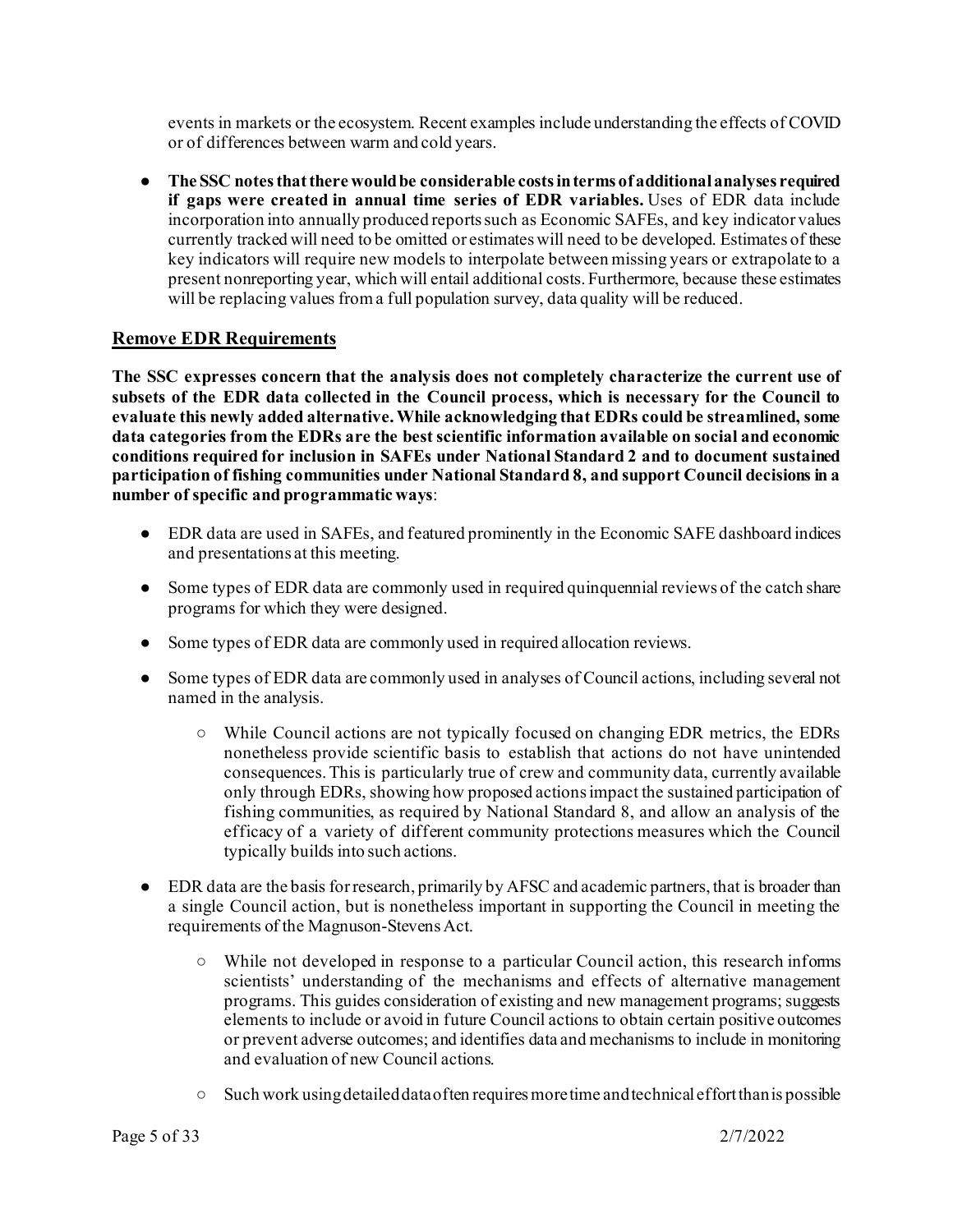during the policy process for a single Council action.

- The EDRs provide critical data that are being used in the development of the new multiregional social accounting matrix model (MRSAMM), which after further review by the SSC, promises to help translate fishery changes to quantified impacts on economic activity and employment across North Pacific regions.
- The EDRs are currently the Council's primary concrete examples of advancing two of its identified Top Ten research priorities: *Develop framework for collecting economic information* and *Collect socio-economic information*. While the research priorities indicate a need for further examination and development of comprehensive data collection that may include and go beyond the EDRs, the SSC believes that elimination of EDRs without replacement data collection would move away from, not towards, Council-prioritized research.
- EDR data could be used to support emergency declarations and provide an objective basis for determining the value of relief packages.

The SSC notes that, while the Gulf Trawl EDR does not have a catch share program review to which it contributes, the unique data on community engagement provided in this EDR has proven to be helpful for analysis of multiple actions before the Council. The SSC acknowledges that the AM91 EDR has not contributed to these EDR benefits as much as the crab, AM80 and Gulf Trawl EDRs have.

Based on the discussion with presenters **regarding the feasibility of using voluntarily collected survey data in place of EDRs, the SSC is concerned that the roles of EDR data may not be feasibly backfilled through other research programs.** If feasible, discussion with presenters indicated that **alternatives may be more costly than the current EDR process.** Eliminating EDRs would require AFSC scientists to develop voluntary surveys of industry. These surveys would represent similar data reporting costs for participating industry members, but significantly increase the burden of data collection and analysis for the agency. Non-EDR data collection programs require OMB review, which has proven burdensome for agency scientists and so frequently impractical to pursue given the extended time frame required for approval that few data collections requiring it have been initiated. Furthermore, rather than simply reporting summary statistics from EDR survey questions, **if not all entities respond to the voluntary survey, modeling would be needed to estimate indicator values for the full population**.

## **Next Steps to Consider**

If the Council chooses to discontinue some or all EDRs, the SSC has the following suggestions:

• Consider ensuring that high value time series are maintained through a transition to a replacement mandatory economic data program

If the Council chooses to continue some or all EDRs, the SSC has the following suggestions for further refinement. Most recently, responsibility for exploring means to streamline EDRs has been assigned to the Social Science Planning Team (SSPT). The SSPT is balancing developing a unified approach to economic data collection, with the potential for fishery-specific supplements, with investing in refining individual EDR programs (see SSC recommendations in this regard in the April 2021 SSC report). To accelerate this process, the SSC suggests that the Council:

● Provide additional specific information about EDR variable category use to facilitate evaluation of the extent to which each EDR data category supports the Council in science-based management in pursuit of National Standards 1 and 8 in compliance with National Standard 2. Specifically, develop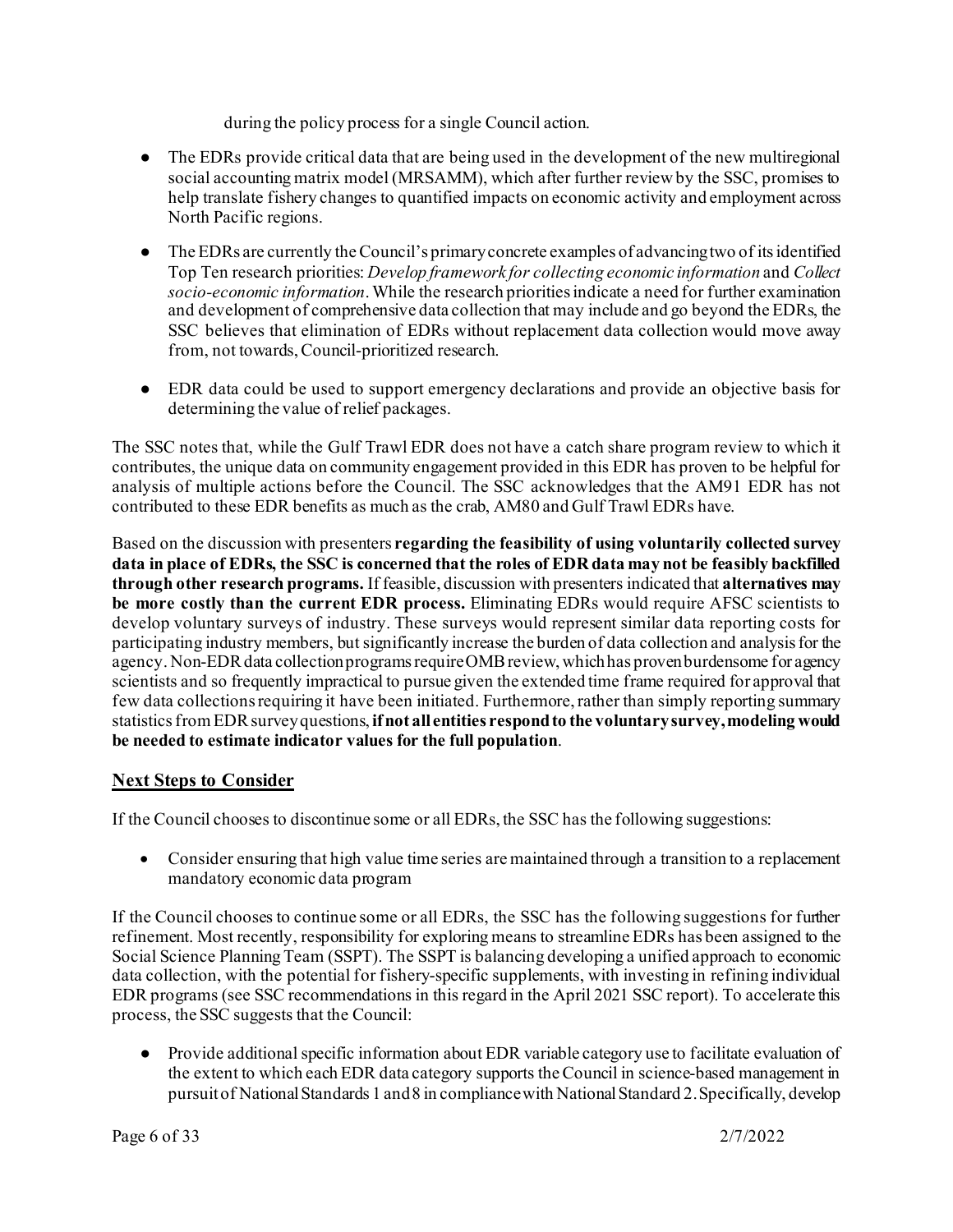a clearer mapping of which variable categories (i.e., which EDR form fields) from each EDR have been used: in SAFEs, ACEPO, and other products; in Council analyses; and in other research. In instances where EDR variable categories are used, describe the quality of the EDR data. Also indicate whether alternative data sources are available, and the relative quality of the alternative source(s).

- With knowledge of how catch share programs have evolved, identify specific outcomes and broader questions that have arisen and align EDR data to understand them.
- Explore the use of very small groups of key individuals, including AFSC staff, Council staff and industry representatives, to work out an initial plan to revamp the EDR process in a way that produces the best data feasible while reducing industry and government burden.

The SSC continues to support the collection of social and economic data across all fisheries (see April 2021 SSC report. If the Council chooses to, or not to, continue EDRs, the SSC suggests the Council:

• Consider a mandatory data collection plan with a reduced set of variables collected consistently from all fleets. Based on EDR variables that are most extensively used, and data gaps seen in Council analyses, data on crew, fuel use, and community engagement would be an important starting point. Consistent, comparable data will allow similar measures to be derived for multiple fleets affected by a Council action, enhancing the utility of EDR data.

# **C-2 BSAI Crab**

The SSC received a report on the January 2022 Crab Plan Team (CPT) meeting from Diana Stram (NPFMC), Katie Palof (ADF&G), and Mike Litzow (AFSC). The SSC would like to express its appreciation for the years of CPT service provided by outgoing co-chair Martin Dorn (AFSC) and welcomes Dr. Litzow as the new CPT co-chair. There was no public testimony for BSAI CPT agenda items or the Norton Sound red king crab (NSRKC) assessment. There was public testimony for the C2/C3 Snow crab rebuilding plan.

## **General Crab SAFE Comments**

**The SSC supports the CPT general recommendations that all stock assessments include results from the currently accepted model with new data (base model) so that changes in model performance can be assessed. Values for management-related quantities for all models that may be recommended by the CPT or SSC should also be available.** 

## **BSAI Crab SAFE and Harvest Specifications**

The SSC reviewed the NSRKC SAFE chapter and information provided by the CPT with respect to the stock status information from 2021/2022 relative to total catch during the 2021/2022 season (Table 1). In addition, Table 2 contains the SSC recommendations for 2022/2023 catch specifications, with maximum permissible ABCs for 2022/2023 shown in Table 3. The remaining crab SAFEs will be reviewed, and harvest specifications set, at the June and October SSC meetings.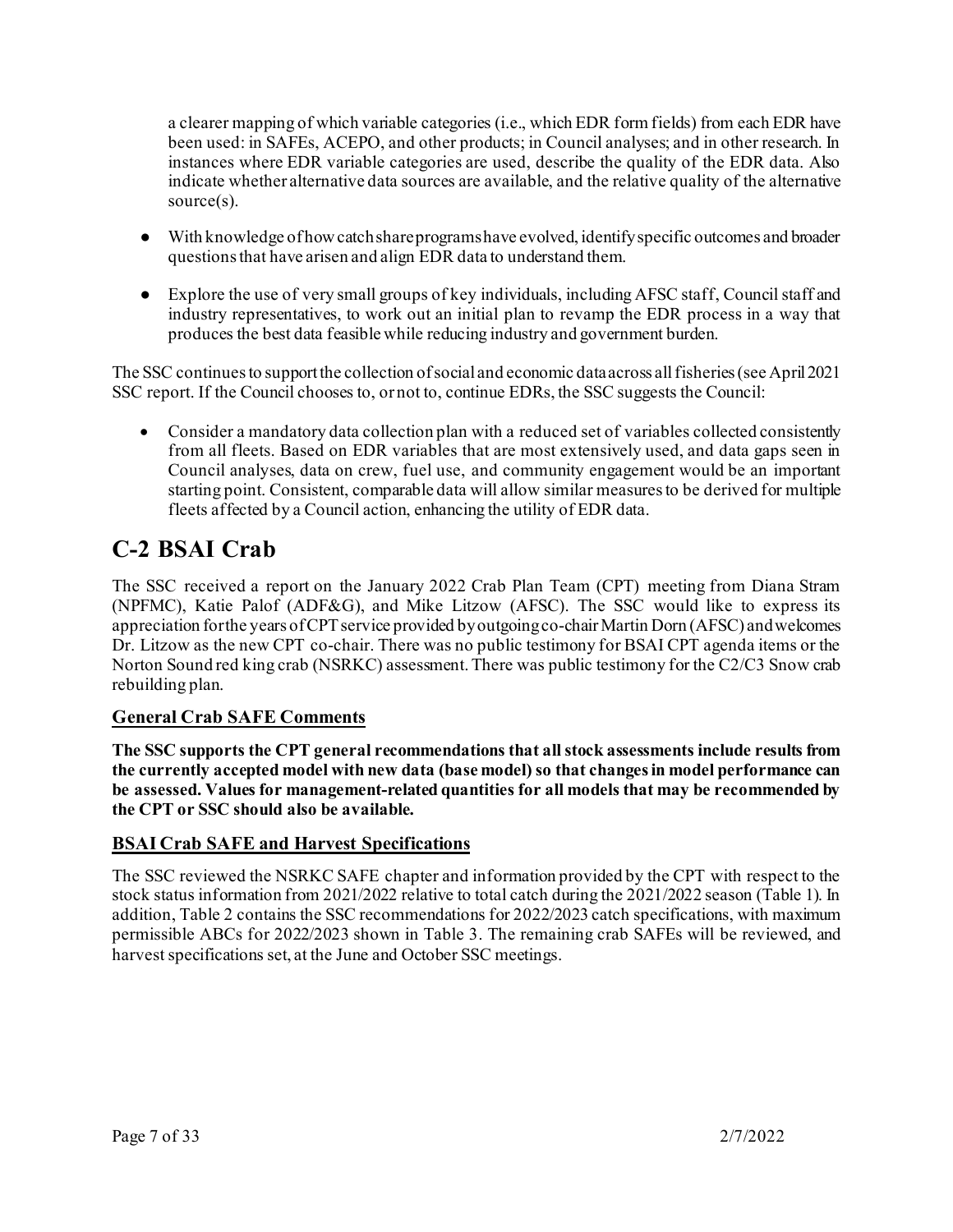Table 1. Stock status in relation to status determination criteria for 2021/22 as estimated in February 2022. Hatched areas indicate parameters not applicable for that tier. Values are in thousands of metric tons (kt).

| Chapter        | Stock                                   | Tier           | M SST <sup>1</sup> | B <sub>MSY</sub> or<br>$B$ MSY proxy | 2021/22 <sup>2</sup><br><b>MMB</b> | 2021/22<br>MMB/<br>$MMB_{\rm MSY}$ | 2021/22<br>OFL | 2021/22<br>Total<br>Catch | Rebuilding<br><b>Status</b> |
|----------------|-----------------------------------------|----------------|--------------------|--------------------------------------|------------------------------------|------------------------------------|----------------|---------------------------|-----------------------------|
| 1              | EBS snow crab                           | $\overline{3}$ |                    |                                      |                                    |                                    |                |                           |                             |
| $\overline{2}$ | BB red king crab                        | $\mathfrak{Z}$ |                    |                                      |                                    |                                    |                |                           |                             |
| $\overline{3}$ | EBS Tanner crab                         | 3              |                    |                                      |                                    |                                    |                |                           |                             |
| $\overline{4}$ | Pribilof Islands<br>red king crab       | $\overline{4}$ |                    |                                      |                                    |                                    |                |                           |                             |
| 5              | Pribilof Islands<br>blue king crab      | $\overline{4}$ |                    |                                      |                                    |                                    |                |                           |                             |
| 6              | St. Matthew<br>Island blue king<br>crab | $\overline{4}$ |                    |                                      |                                    |                                    |                |                           |                             |
| $\overline{7}$ | Norton Sound<br>red king crab           | $\overline{4}$ | 1.03               | 2.05                                 | 2.27                               | 1.10                               | 0.29           | 0.003                     |                             |
| 8              | AI golden king<br>crab                  | 3              |                    |                                      |                                    |                                    |                |                           |                             |
| 9              | Pribilof Islands<br>golden king crab    | 5              |                    |                                      |                                    |                                    |                |                           |                             |
| 10             | Western AI red<br>king crab             | 5              |                    |                                      |                                    |                                    |                |                           |                             |

 $1$ As estimated in the 2022 assessment.

<sup>2</sup> For Norton Sound red king crab, MMB on 2/1/2022 is estimated using the current assessment in January 2022.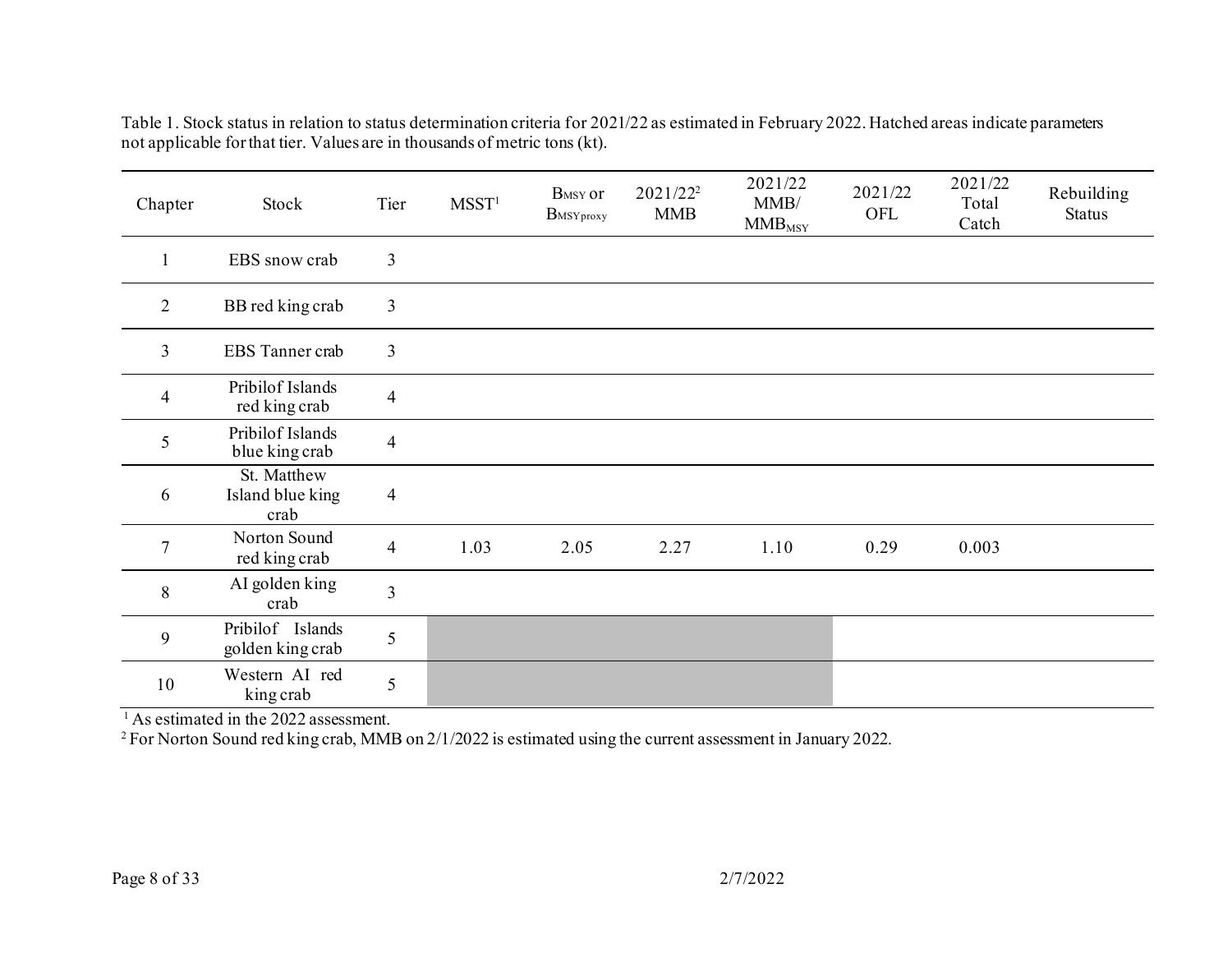Table 2. SSC recommendations from the final 2022 Norton Sound Red King Crab SAFE in February 2022. Biomass values are in thousand metric tons (kt). Tier designations in this table are based on the projected stock status in 2022/2023. Stocks for which the SSC recommended different harvest specifications from the CPT are bolded. Harvest specifications for SAFE Chapters 1 – 4 and 6 are set in October and Chapters 5 and 8 – 10 are set in June, in the year according to the assessment frequency cycle (see current SAFE Introduction for assessment cycle). Chapter 7 (Norton Sound Red King Crab) is set in February. 2021/2022 OFLs and ABCs are available in the October 2021 SSC report.

| <b>SAFE</b><br>Ch.      | <b>Stock</b>                                  | <b>Tier</b>             | <b>FOFL</b> | <b>B</b> <sub>MSY</sub> or<br>BMSYproxy | $B_{MSY}$<br>basis years <sup>1</sup> | 2022/23 <sup>2</sup><br><b>MMB</b> | 2022/23 MMB<br>$/$ MMB <sub>MSY</sub> | $\gamma$     | <b>Natural</b><br>Mortality (M) | 2022/23<br>OFL | 2022/23<br>ABC | ABC<br><b>Buffer</b> |
|-------------------------|-----------------------------------------------|-------------------------|-------------|-----------------------------------------|---------------------------------------|------------------------------------|---------------------------------------|--------------|---------------------------------|----------------|----------------|----------------------|
| $\mathbf{1}$            | E. Bering Sea<br>snow crab                    | $\overline{\mathbf{3}}$ |             |                                         |                                       |                                    |                                       |              |                                 |                |                |                      |
| $\overline{2}$          | <b>Bristol Bay</b><br>red king crab           | $\overline{3}$          |             |                                         |                                       |                                    |                                       |              |                                 |                |                |                      |
| $\overline{\mathbf{3}}$ | E. Bering Sea<br>Tanner crab                  | $\overline{3}$          |             |                                         |                                       |                                    |                                       |              |                                 |                |                |                      |
| $\overline{4}$          | Pribilof Is.<br>red king crab                 | $\overline{4}$          |             |                                         |                                       |                                    |                                       |              |                                 |                |                |                      |
| 5                       | Pribilof Is.<br>blue king crab                | $\overline{4}$          |             |                                         |                                       |                                    |                                       |              |                                 |                |                |                      |
| 6                       | St. Matthew blue<br>kingcrab                  | $\overline{4}$          |             |                                         |                                       |                                    |                                       |              |                                 |                |                |                      |
| $\overline{7}$          | Norton Sound red<br>king crab                 | 4a                      | 0.18        | 1.90                                    | $1980 - 2022$<br>[MMB]                | 2.42                               | 1.27                                  | $\mathbf{1}$ | 0.18<br>$(0.58 > 124$ mm)       | 0.30           | 0.18           | 40%                  |
| 8                       | Aleutian Is. golden<br>king $crab^3$          | $\mathfrak{Z}$          |             |                                         |                                       |                                    |                                       |              |                                 |                |                |                      |
| 9                       | Pribilof Is. golden<br>king crab <sup>4</sup> | 5                       |             |                                         |                                       |                                    |                                       |              |                                 |                |                |                      |
| $10\,$                  | W. Aleutian Is.<br>red king crab              | 5                       |             |                                         |                                       |                                    |                                       |              |                                 |                |                |                      |

<sup>1</sup> For Tiers 3, 4 where  $B_{MSY}$  proxy is estimable, the years refer to the time period over which the estimate is made. For Tier 5 stocks it is the years upon which the catch average for OFL is obtained. MMB on 2/1/22 as estimated using the current assessment for Norton Sound red king crab.

<sup>2</sup> MMB on 2/1/2022 as estimated for Norton Sound red king crab and on 2/15/2022 for all other stocks, using the current assessments.

<sup>3</sup> AIGKC OFL and ABC calculated by combining two separate assessment models for the EAG and WAG, as presented in the current assessment

4 Specifications for PIGKC are set for the calendar year.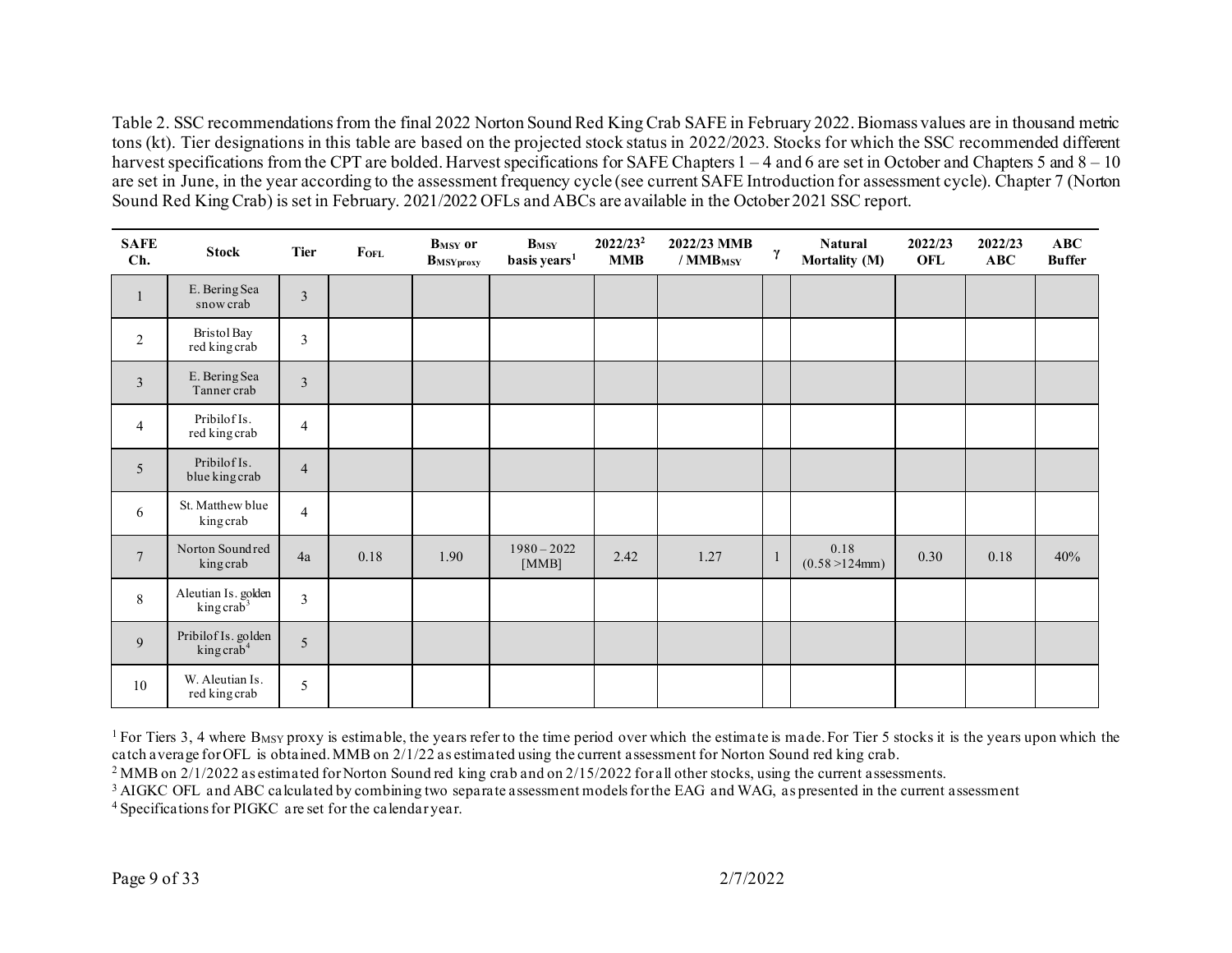Table 3. Maximum permissible ABCs for 2022/23 and SSC-recommended ABCs for stocks where the SSC recommendation is below the maximum permissible ABC, as defined by Amendment 38 to the Crab FMP. Stocks for which specifications are rolled over between assessments or were set in February or June 2021 are included. Values are in thousand metric tons (kt). Harvest specifications for SAFE Chapters 1 – 4 and 6 are set in October, and Chapters 5 and  $8 - 10$  are set in June, in the year according to the assessment frequency cycle (see current SAFE Introduction for assessment cycle). Chapter 7 (Norton Sound Red King Crab) is set in February.

| <b>SAFE</b><br>Ch. | <b>Stock</b>                       | <b>Tier</b> | 2022/23<br>Max. ABC | 2022/23<br><b>ABC</b> |
|--------------------|------------------------------------|-------------|---------------------|-----------------------|
| 1                  | EBS Snow Crab <sup>1</sup>         | 3           |                     |                       |
| 2                  | Bristol Bay RKC <sup>2</sup>       | 3           |                     |                       |
| 3                  | Tanner Crab <sup>3</sup>           | 3           |                     |                       |
| 4                  | Pribilof Islands RKC <sup>4</sup>  | 4           |                     |                       |
| 5                  | Pribilof Islands BKC <sup>5</sup>  | 4           |                     |                       |
| 6                  | Saint Matthew BKC <sup>2</sup>     | 4           |                     |                       |
| 7                  | Norton Sound RKC <sup>2*</sup>     | 4           | 0.30                | 0.18                  |
| 8                  | Aleutian Islands $GKC2$            | 3           |                     |                       |
| 9                  | Pribilof Islands GKC <sup>5*</sup> | 5           |                     |                       |
| 10                 | Western Aleutian Islands RK $C^5$  | 5           |                     |                       |

Basis for P\* calculation of Max ABC,

 $1P^*$  was not used to calculate the Max ABC for this stock therefore Max ABC = OFL

2CV on OFL

<sup>3</sup>MCMC

4CV on terminal year biomass

 $5$ Tier 5 (90% OFL)

\* Specifications for PIGKC are set by calendar year.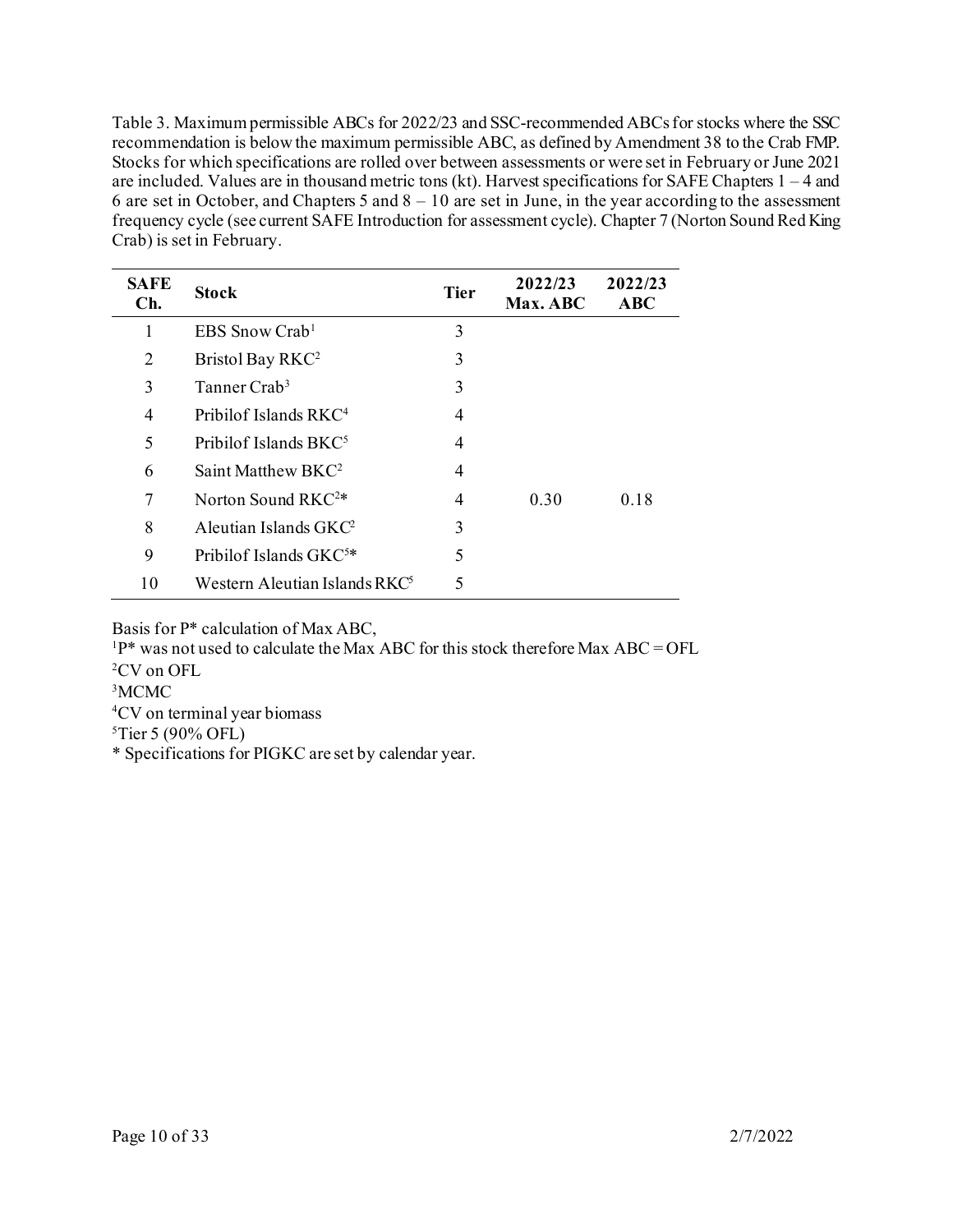## **Norton Sound Red King Crab**

The SSC received a presentation on the 2022 NSRKC assessment. There was no public testimony. The SSC appreciates the detailed presentation and the effort put into answering SSC and CPT questions raised during earlier reviews. These include progress on multiple aspects of NSRKC biology, assessment data and model explorations of natural mortality. The SSC found the assessment document to be much improved, with a basic description of the model and its key assumptions, and a more detailed discussion of model results with bridging models from the base to the author-recommended model. Many technical details are contained in appendices that are helpful for reference. The SSC also thanks the CPT for their careful review of this assessment. Their table outlining CPT and SSC concerns related to the selection of an ABC buffer was helpful as well.

The NSRKC assessment is a length-based model of male crab abundance. In 2021, the retained catch represented only the winter commercial and subsistence fisheries. The summer commercial fishery was not conducted. Changes from the base model in the author-recommended model included the author-preferred proportional method for estimation of discards, as well as the separation of the summer commercial CPUE time series into three time periods, including three estimates of catchability (q) for each time period and two summer retention probabilities. These changes were implemented to better reflect known changes in the fishing practices over time.

The author presented seven models in this assessment

- 19.0e, with updated data and the proportional method used for discard estimation
- Model 21.0, based on 19.0e with changes to the CPUE catchabilities and summer retention probabilities
- Models 21.2 and 21.3 are bridging models from 19.0e to 21.0
- Models 21.1, 21.4 and 21.5 explore different approaches to natural mortality

The CPT noted that the base model, 19.0b, with updated data was not brought forward. **The SSC strongly requests that the suite of models presented for harvest specifications always include the base model with updated data**, in agreement with the CPT. The SSC notes that this was specifically requested in their October 2021 minutes related to NSRKC model runs.

The author recommended using Model 21.0 or 21.5 in harvest specifications. The CPT found little difference between the two and recommended using 21.0 for the sake of parsimony. Model 21.0 represents an improvement over Model 19.0e, as it incorporates changes in retention practices in the fishery and treats the CPUE data more appropriately. **The SSC agrees with the CPT and author-recommended Model 21.0 for harvest specifications**. **Results from this model indicate that the NSRKC stock is not overfished and catch during 2021/2022 did not exceed the OFL so the stock is not subject to overfishing.**

The author brought forward Tier 4 harvest specifications calculated using the size-dependent natural mortality values from Model 21.0. However, the CPT recommended continuing to use the single natural mortality value (0.18) used in previous years. In terms of the use of multiple natural mortality rates to calculate the Tier 4 harvest control rules, the SSC commends the author for bringing this to their attention and believes this approach makes general sense. **However, the SSC agrees with the CPT and recommends using the status quo Tier 4 approach for establishing the 2022/2023 OFL and ABC, which would mean the use of the single natural mortality rate (0.18).**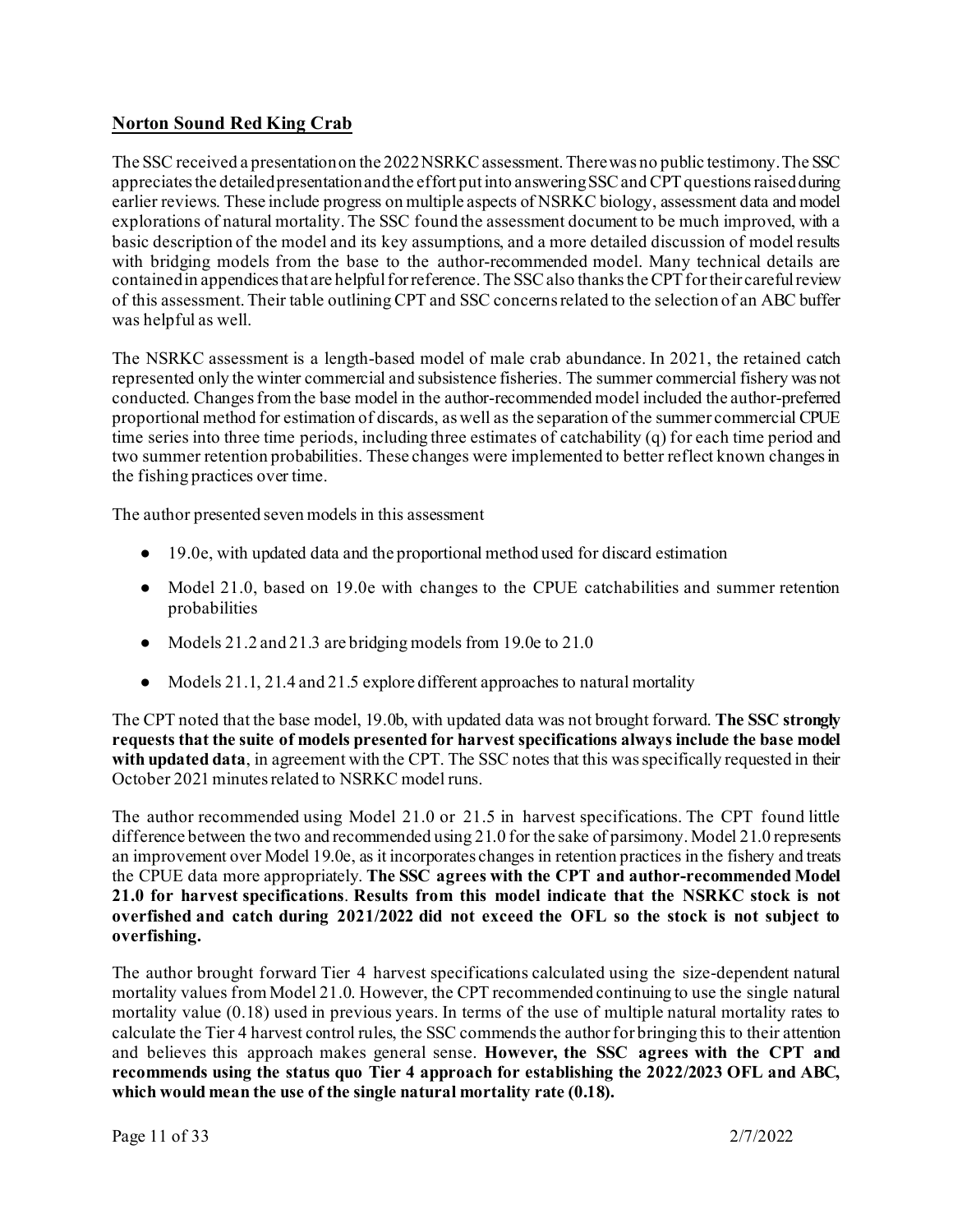The SSC appreciates the CPT's careful approach to selecting the ABC buffer. **The SSC continues to recommend a buffer of 40% and references the table in the CPT report as justification.** Further, the SSC notes Model 21.0 exhibits a positive retrospective pattern, with a Mohn's rho value that is increased slightly from last year's base model. While there are more survey data available from 2021 and the new model is fitting the 2021 data well, the 2020 survey data are still not fit well. The summer commercial fishery did not operate for the second consecutive year, which decreases the data available to the assessment model. Finally, the SSC continues to be concerned with the lack of resolution for an appropriate treatment of natural mortality for this assessment.

#### **The SSC acknowledges and supports the list of recommendations that the CPT developed for the assessment authors. The SSC wishes to emphasize the following**:

- With the base model missing from the set of models this year, the method to estimate discards has not been fully resolved. This continues to be a priority.
- As mentioned earlier, an evaluation of the alternative Tier 4 harvest specifications related to the use of length-dependent or length-independent natural mortality when determining OFL and ABC and alternatives and their consequences should be brought forward for consideration in the fall.
- It was not evident how the length-based mortality visually improved the fit to the larger lengthclasses in the data. It would be helpful if a rationale was given for how the length-based mortality employed in the model itself is addressing an issue in the residuals in the fits to the compositional data.
- Addressing the problem of having parameter estimates hitting the bounds will be critical moving forward, given that these are survey selectivity parameters.
- The biological context for natural mortality used in the model is still not well understood. The authors' explorations this year demonstrate some benefit in having a size-dependent natural mortality rate, but this approach did not resolve the lack of model fit to larger crab. Consequently, the SSC believes some progress was made, but the authors still have not fully resolved this issue. Allowing for the estimation of M across all size classes in the model is one possibility to partially alleviate this misfit, but the SSC recognizes that this is often difficult to do in data poor situations. Nevertheless, it would be instructive to continue to see models where this is attempted. In addition, the authors should consult with regional managers to identify the potential for additional large crab mortality sources.
- Further, the authors also state that the transition size matrix is informed by tagging data, not by actual molt data. The SSC recommends thatthe authors work directly with the scientists conducting the laboratory growth studies so that those data are collected in a way that informs the molting probability function in the stock assessment.
- The SSC supports continued work towards using GMACS and exploring the value of using VAST for assessing survey data.

## **Aleutian Islands Golden King Crab Proposed Model Runs and GMACS**

The SSC was presented a list of the proposed models to be brought forward for the annual assessment of the Aleutian Islands golden king crab stock (AIGKC) at the May 2022 CPT meeting. The models recommended by the CPT are:

● Model 21.1a: Prior accepted model with updated input data.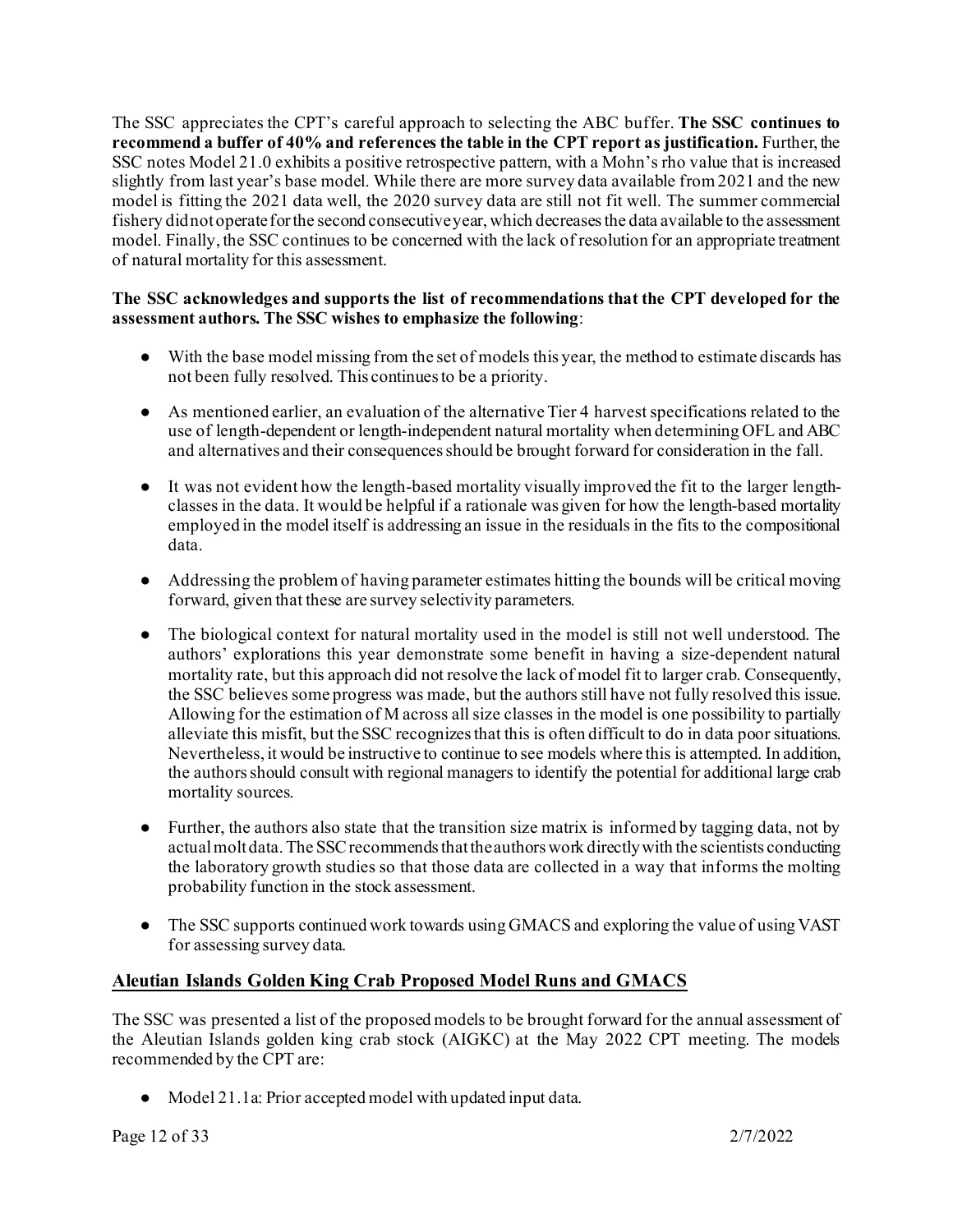- $\bullet$  Model 21.1e: As for model 21.1a, except that separate catchability coefficients and additional CV parameters are estimated for the fish ticket (1985-1998), early (1995-2004) observer, and late (2005+) observer CPUE indices.
- Model 21.1f: As for model 21.1e, except that the CPUE standardization is based on year\*area interactions.
- $\bullet$  Model 21.1e2: As for model 21.1e, but with the size-at-maturity increased from 111 mm to 116mm.
- Model 21.1f2: As for model 21.1f, but with the size-at-maturity increased from 111mm to 116mm.

The CPT indicated that Model 21.1a will not be considered because it assumes that catchability was the same for the fish ticket and early observer CPUE series and that this is not an ideal approach. Instead, results from this model will serve to provide a link with the previous assessment. **The SSC endorses the assessment model alternatives as recommended by the CPT to be brought forward in May 2022.**

An update on implementing the AIGKC assessment in the GMACS framework was provided and the progress being made is very encouraging. **The SSC looks forward to further updates and seeing GMACS versions of these models for both EAG and WAG in June for possible consideration for setting specifications.**

**The SSC appreciates the author's efforts to address past CPT and SSC comments and concurs with CPT recommendations for additional work on CPUE standardization and exploration of the year: area interaction effect, evaluation of the utility of Aleutian Islands trawl survey data, and revision of the size-at-maturity value.**

Recognizing that the lack of size and sex information in the trawl survey data would make it difficult to find an appropriate selectivity function to use with this index, the survey data could still be used to examine if the observer index is a good index of abundance. The SSC recommendsthe authors provide a side-byside comparison of the area-wide indices to see if trends in the time series are similar and that the authors include the survey index in the SAFE in the future for context, even if it is not used in the model.

With respect to estimating a new size-at-maturity value based on chela height/chela length relationships, the SSC recommends that the authors provide a rationale for only using the most recent data to determine size at maturity instead of the entire dataset. The SSC also recommends that, in addition to comparing the analytical approaches, the authors provide a biological rationale for their findings.

**The SSC expressed concern over the continued retrospective pattern in the EAG model**, which might be indicative of a source/sink dynamic between the EAG and WAG that is unaccounted for in the model. It was noted that increasing M did not appear to mitigate this issue. The SSC recommends that the authors examine the catchability parameters, which are about half as large in the EAG as in the WAG and explore whether this is possibly an issue with scaling of the index. The SSC found it surprising that the catchability parameters were in the range of one, which indicates that indices are on the scale of absolute abundance. It was noted that the difference in catchability estimates is about the size of the retrospective bias in the EAG.

**The SSC also requests the authors provide a rationale for the use of the years 1987-2016 for average recruitment rather than including more recent years given changes in environmental conditions.** While it is common to not include the most recent recruitment estimates, it is expected that the recruitments from 2017-2018 should be sufficiently well established at this point. Finally, the SSC has previously recommended exploring a single-area model but agrees with the CPT's prioritization of transitioning to GMACS and exploring the year: area interaction effect on the CPUE standardization.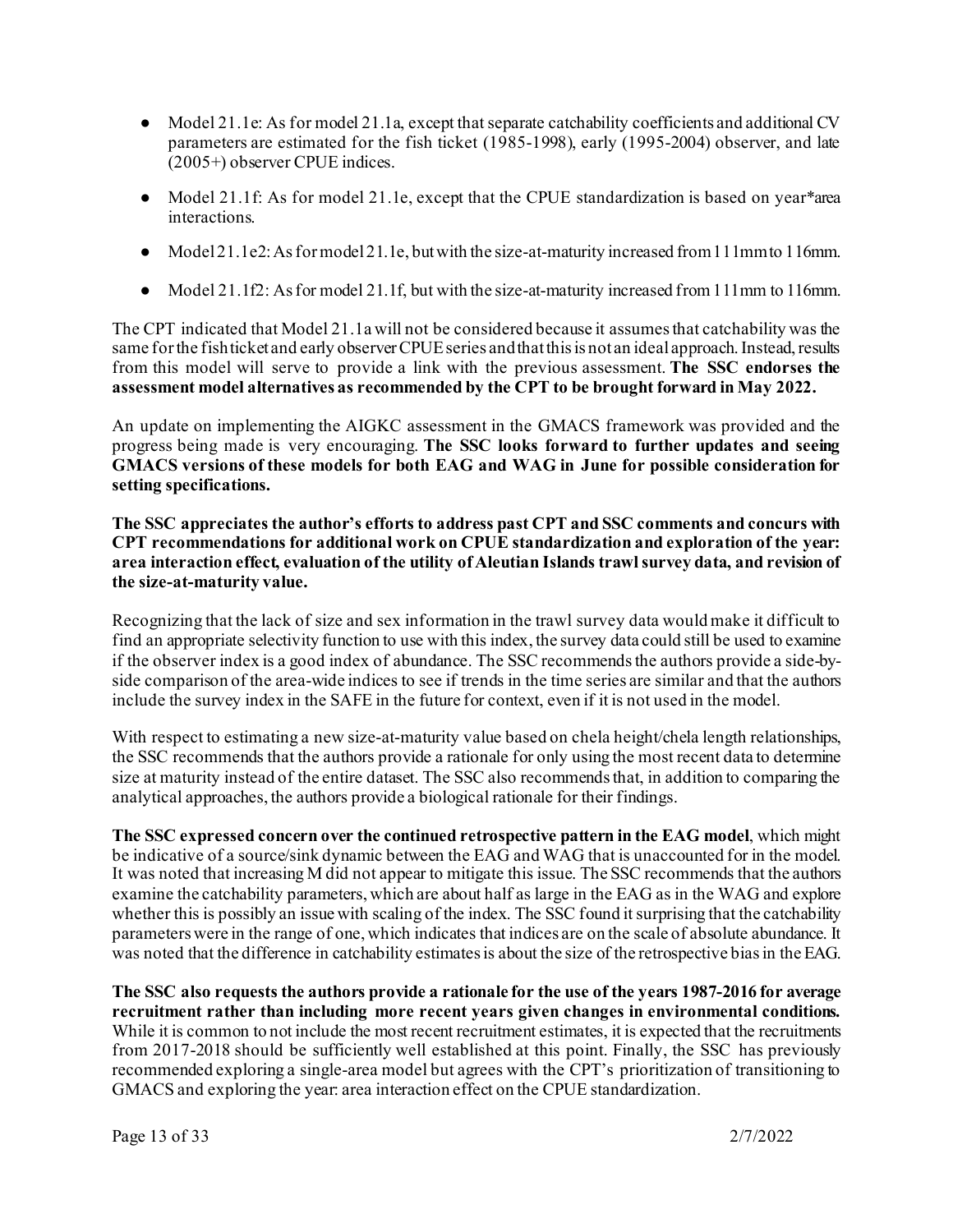**The SSC, however, requests that exploration of a single model for AIGKC with two areas and shared parameters remain an item to explore in the near future.**

#### **Survey Updates**

#### *Bristol Bay Red King Crab resampling*

The SSC received a summary of an evaluation of the 10% threshold for resampling female Bristol Bay red king crab. During the discussion, it was noted that one of the initial purposes of the resampling was to assess reproductive status, due to the supposed delay in the molt-mate cycle timing in years with cold bottom conditions, but that has turned out not to be variable among years. However, the resampling is important to capture the change in size and to have an accurate estimate of abundance by size. The resampling results have shown that female abundance changes between the original and resampling time period, suggesting that crab movement relative to temperature should be considered when a threshold is determined. The SSC concurs with the CPT's recommendations, specifically clarifying the goals of resampling with the stock assessment author and consideration of standardization of the selection of stations for resampling. The SSC reiterates the requests from October 2021 that, in addition to examining temperature effects on the timing of the molt-mate cycle, the authors explore other potential drivers (e.g., prey quality or quantity) that could underlie the incomplete molt-mate cycle observed in 2021. Another suggestion was to examine the temperatures prior to Leg-1 of the survey as a predictor of the state of embryos at the time of the survey. The SSC looks forward to future updates and the opportunity to weigh in on any recommended changes to the resampling protocol.

#### *St. Matthew and Pribilof Islands Corner Stations*

The SSC received a summary of an examination of the impact of dropping St. Matthew and Pribilof Islands corner stations for survey abundance estimates for crab stocks. The SSC wishes to acknowledge the efforts of the authors to develop an operating model and for conducting the retrospective analysis, and thanks them for their work. While the SSC appreciates the need to look for cost-saving efficiencies so limited resources can be used where most needed, it shares the CPT's concerns about survey reduction and comparability over time. The SSC supports the CPT's recommendation to extend analysis to include size compositions and other stock assessments, such as investigating the potential effect on the Tanner crab assessment, given the high catches in these stations.

#### **Updates to TOR for crab SAFEs**

**The SSC supports the CPT's proposed changes to the terms of reference for SAFE chapters for BSAI crab** stocks, including efforts to clarify and standardize summary tables that include management performance, status, and catch specifications. Specifically, summary tables in the main body of a SAFE chapter for a given stock will provide information for each model run. In addition, the SSC recommends that the executive summary of the SAFE chapter will provide information for the author recommended model only and the BSAI Crab SAFE Introduction Chapter will provide information for the CPT recommended model, specifying if that differs from the author-recommended model. **The SSC references its recommendation from December 2021 that assessment authors do not change recommendations in documents between the Plan Team and the SSC meetings and that deliberations and disagreements over assessment and other recommendations be documented in the Plan Team minutes.** This ensures that changes between author recommendations and Plan Team recommendations are clearly documented and easily tracked. The SSC also appreciates the CPT's discussion regarding efforts to develop a standardized table and figure output for all SAFE chapters and encourages coordination with Groundfish Plan Teams to, as much as reasonably possible, strive for consistency, standardization, and reproducible documentation across all stocks.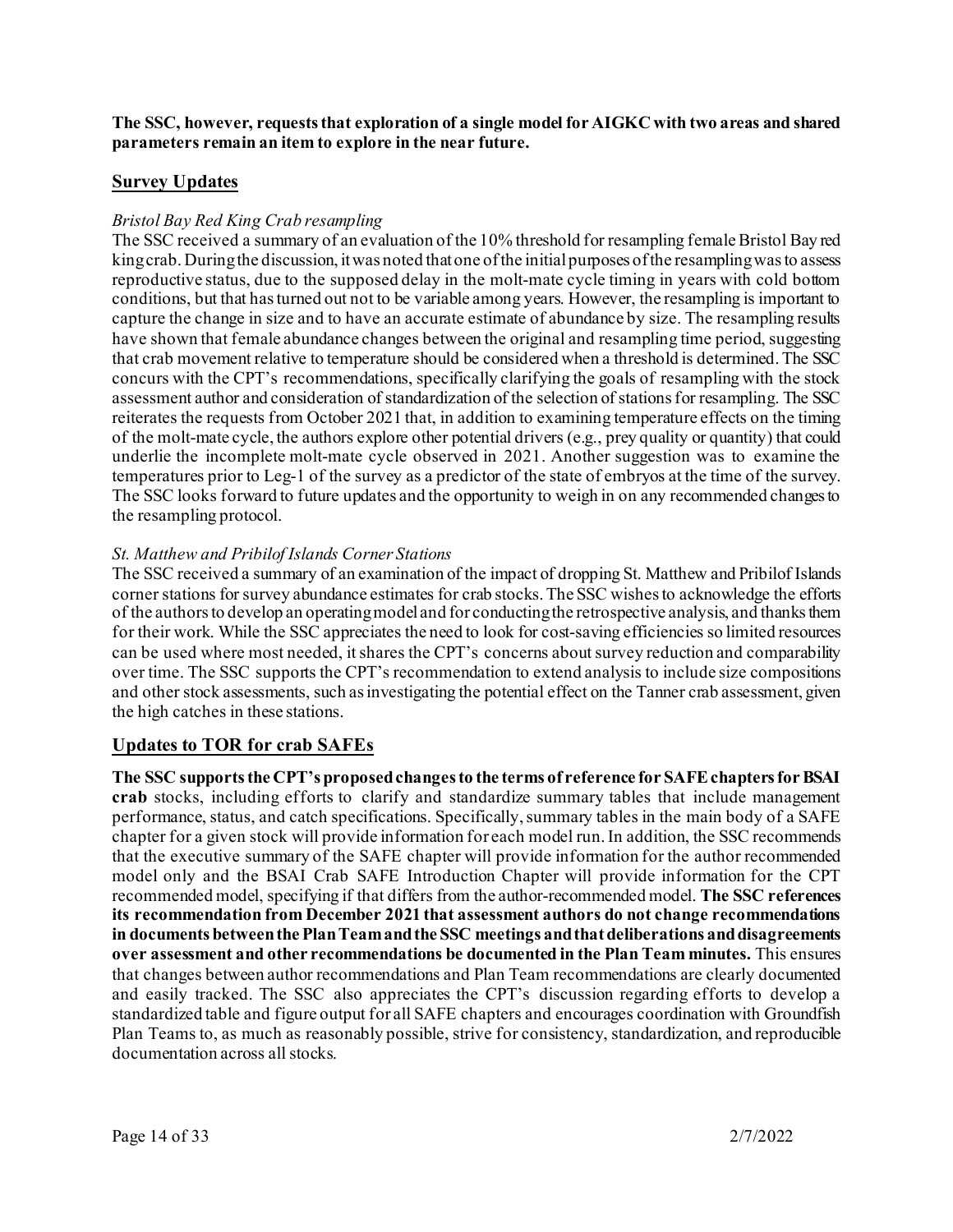#### **Modeling Workshop/GMACS Progress**

The SSC received a summary of the modeling workshop held at the conclusion of the CPT meeting. The SSC appreciates the update, and the continued effort of the workshop leads, CPT, and assessment authors to improve GMACS, such as merging the base code – currently used for king crab – with the terminally molting branch proposed for use with snow crab, improvements to the projection module, and updating/improving documentation and visualizations. In addition, the SSC is encouraged by the progress being made in transitioning stock assessments to this framework, such as the methodical work done on the AIGKC assessment model at this workshop (and earlier in December). These workshops provide an excellent opportunity to make significant progress in a short time and the SSC supports similar workshops in the future.

#### **Snow Crab Rebuilding Plan Update**

The SSC received a report from Diana Stram (NPFMC) and Katie Palof (ADF&G) on the status of snow crab modeling and the development of a rebuilding plan. Cody Szuwalski (AFSC) answered questions and provided additional information. The SSC appreciates this update and the continuing work by the author. Public testimony was provided by Scott Goodman (Bering Sea Fisheries Research Foundation) and John Gauvin (Alaska Seafood Cooperative).

Snow crab model development has focused on investigation of the apparent mortality event in 2018-2019, time-varying catchability, treatment of maturity, and transition to the GMACS platform. These efforts are important to the development of the 2022 assessment and the pending rebuilding plan.

#### *CPT report on modeling*

**The SSC strongly supports the efforts to move the snow crab assessment (and others) to the GMACS platform.** The SSC recognizes the challenges in creating a bridging model between the status quo snow crab assessment and GMACS. Previous efforts have shown that there are differences in both the population dynamics equations and the likelihood functions, such that results have been similar but key differences have remained even in closely aligned models. At this time, it does not appear worthwhile to continue to program new features into the status quo model in order to more closely match GMACS, nor to program features into GMACS solely to foster a cleaner bridging analysis. However, the SSC supports plans to provide additional bridging information before discontinuing the status quo model. Previously highlighted concerns included the difference in the recruitment penalty (related to the lack of constraint on the sex-ratio in GMACS), as well as implausibly high estimates of fishing mortality. **The SSC requests that the model comparisons provided to the CPT in May and SSC in June include a consideration of these and any other remaining differences between the models. As requested in October 2021, the SSC reiterates that the Tier 4 calculations of OFL and ABC be brought forward in October as a backup to all other modeling approaches.**

Snow crab have shown a straddling distribution between the eastern and northern Bering Sea survey areas, more than any other crab species. However, analyses to date have not included the NBS in the index, nor formally considered NBS information in a spatial context to potentially inform catchability and to help evaluate the relative roles of mortality vs. movement in the recent dynamics. **The SSC recommends that the survey team make the development of a VAST model-based index for snow crab a high priority.**  A VAST model would ideally provide both an index that includes the entire surveyed range (EBS and NBS) as well as a tool for investigating temporal variation in the spatial distribution with potential covariates. In addition to the NBS, the SSC would be interested in any data describing snow crab movement to deeper waters west and off the shelf as highlighted by members of the industry in October 2021. **The SSC looks forward to "what happened" analyses and notes that it will be important to have a sufficient range of GMACs models to consider in June that represent different hypotheses, such as crab movement**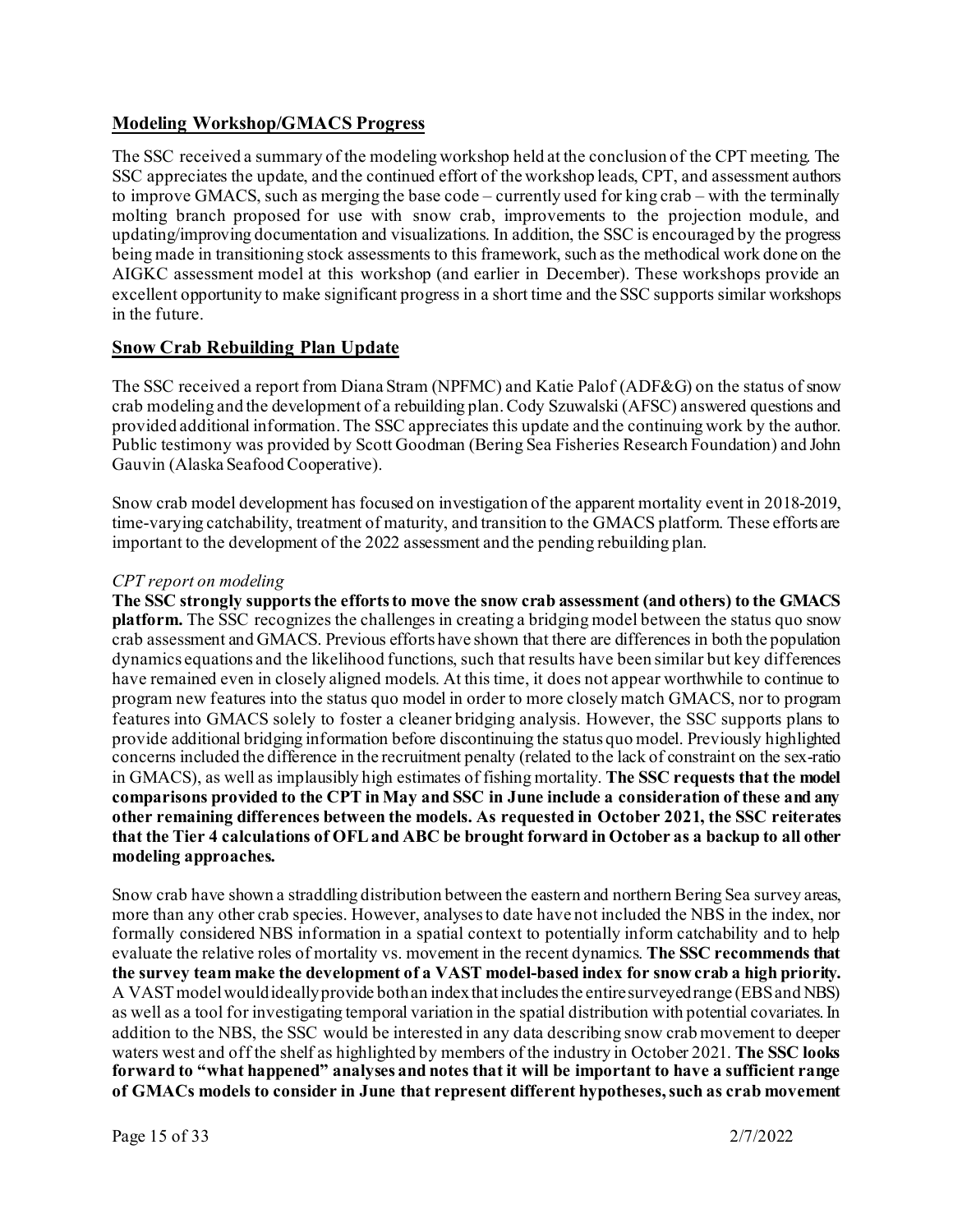**out of the area or a mixture of movement and mortality.** The SSC also looks forward to updated mapping of the time series of observed data as well as model predictions.

The 2021 snow crab assessment identified the high degree of sensitivity of management outputs to the estimated fishery selectivity relative to the maturity schedule. **The SSC recommends that further exploration focus on best representing the biology of the species and the selectivity of the fishery in the modeled population dynamics.** If the best model turns out to be inconsistent with the current approach in the Tier system (e.g., impacts of maturity preceding selectivity on F35%), this should be addressed separately.

Noting that the snow crab fishery is in progress now, it could be very helpful to characterize how the fishing season is going based on local knowledge. **The SSC recommends working with BSFRF and ABSC to summarize observations from harvesters participating in the 2021/2022 season.**

#### *Snow crab rebuilding*

The example calculations provided for the CPT and SSC were very helpful.

The SSC supports the approach to provide projections based on several recruitment periods, treatments of M, as well as multiple levels of fishing mortality. **Specifically, the SSC supports alternatives including recruitment periods of status quo (1982-2020), 1989-2020, each with and without continued high M. For each of these alternatives, a comparison should be provided of trajectories with no fishing mortality, bycatch only (including other crab fisheries), and an approximation of the state harvest control rule.**

The estimate of higher natural mortality in 2018-2019 is related to the extremely high 2014 recruitment. The authors should consider whether it is sensible to use this value in equilibrium average recruitment for the reference points and projections or whether it should be lowered or excluded. These and any additional alternatives (such as excluding recruitment after 2013) should include specific hypotheses/rationale for why they may be appropriate to consider in the rebuilding plan. **The SSC recommends that each alternative use consistent assumptions (i.e., M and recruitment) for the population trajectory and the reference points.**

The SSC notes that adequate characterization of uncertainty in the rebuilding analyses is critical, as criteria are probabilistic in nature. **The SSC recommends inclusion of the uncertainty in the time series estimates of MMB, as well as in the B<sub>MSY</sub> calculation, based on estimation of model parameters, noting that the covariance in these quantities will need to be accounted for as well.** It may be helpful to plot the ratio of these quantities with associated uncertainty.

#### **The SSC also requests that Tmin and Tmax are labeled directly on rebuilding trajectory figures.**

The SSC notes that the 2022 trawl survey data may be very informative in evaluating mortality and movement hypotheses explaining the recent decline. Therefore, the SSC recognizes that the preliminary work done on the rebuilding analysis may need to be updated in the fall.

## **C-3 Snow Crab Rebuilding Plan Update**

Please refer to the "Snow crab rebuilding" section under the C2 BSAI Crab for SSC comments related to the snow crab rebuilding plan update.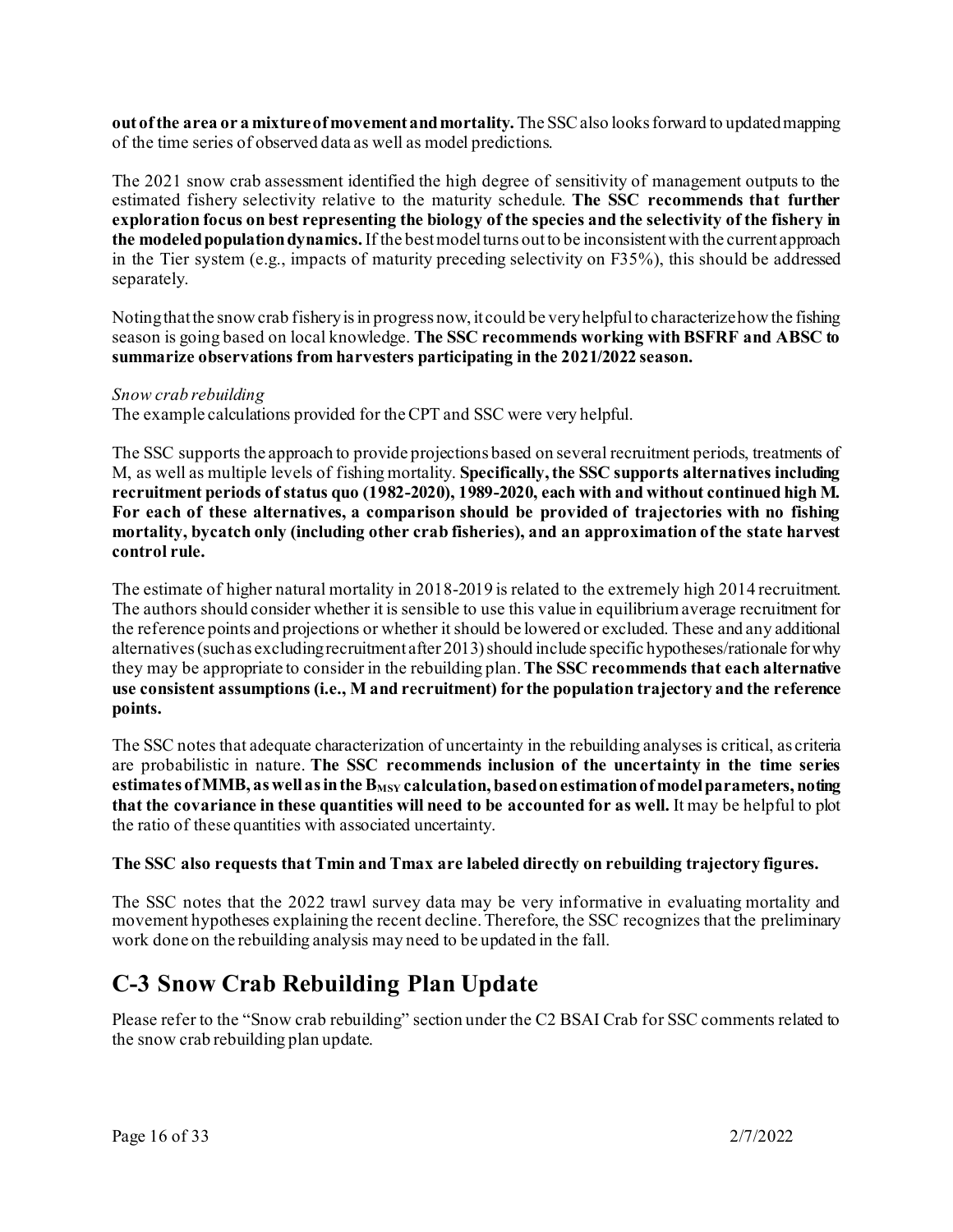## **D-1 Halibut Catch Share Plan for Areas 2C/3A Allocation Review**

The SSC received a presentation from Sarah Marrinan (NPFMC). Linda Behnken (Alaska Longline Fishermen's Association) provided oral public testimony.

The SSC congratulates the analysts on developing a document that clearly shows how the commercial and charter sectors managed under the catch share plan (CSP) respond to having an allocation structure and generate benefits from their allocated share. It is clear the analysts drew on SSC feedback provided during the development of the Pacific Cod allocation review and analysts have made the CSP exceptionally accessible to the public. **The SSC finds that the analysis of the CSP is sufficient to inform the Council as to whether the current objectives of the allocations under the CSP are being met**, following some minor revisions as practicable.

The SSC has the following suggestions for minor modifications of this report:

- The dashboard metrics retain the same titles between the commercial and charter sectors, although not all metrics use similar or comparable data. It would increase the transparency of the document to alter the names of the metrics, or expand upon them (e.g., "Value: Ex-vessel revenue") to precisely describe what is measured.
- The dashboard lacks a sufficient metric of sustained participation by fishing communities, in both sectors. A regional quotient stacked area graph, or a Gini coefficient by community, would be a useful addition.
- More specificity on the purpose of measuring diversification such as understanding alternative fishing revenue sources beyond the target fishery – could be used to inform the selection of one or more specific metrics. For example, the current charter sector diversification metric measures changes in products (trips) *within* the charter halibut fishery, but it may be useful to track engagement *beyond* chartered halibut such as revenue from non-halibut species in the charter sector, other non-fishing charter opportunities (e.g., hunting, wildlife viewing and glacier viewing), or participation in commercial fisheries. As noted in the current analysis, systematically collected quantitative data on these types of diversification activities are relatively scarce; however, it seems likely that the opportunities for diversification would vary considerably by subarea and community. For this or future allocative analyses, it would be useful to develop a more detailed qualitative description in the text regarding the differential distribution of diversification opportunities and responses, with appropriate caveats regarding data limitations.

The SSC further reflected on this analysis as an evolution of the process by which the Council responds to the allocation review requirement. The SSC notes that this analysis did not incorporate all significant users of halibut, including subsistence users and PSC users, whose benefits derived from halibut are not considered alongside the fleets included here. The SSC also notes that this analysis includes discussion and evaluation of management within the charter and commercial sectors as well as an overview of the IPHC process that accounts for removals. In some cases, these go beyond addressing the effects of the allocation itself, or the benefits derived from the allocated share by each sector, and thus bleeds into a program review. The SSC appreciates reflective program evaluation, but notes that such information can be omitted from future, more focused allocation reviews. **The SSC recognizes the time limitations that occurred for this CSP workplan due to COVID and requests the opportunity to review workplans for future allocation reviews.**

This is the first allocation review with a significant recreational component, raising the issue of whether and how to develop metrics that are directly comparable across very different sectors. While a suite of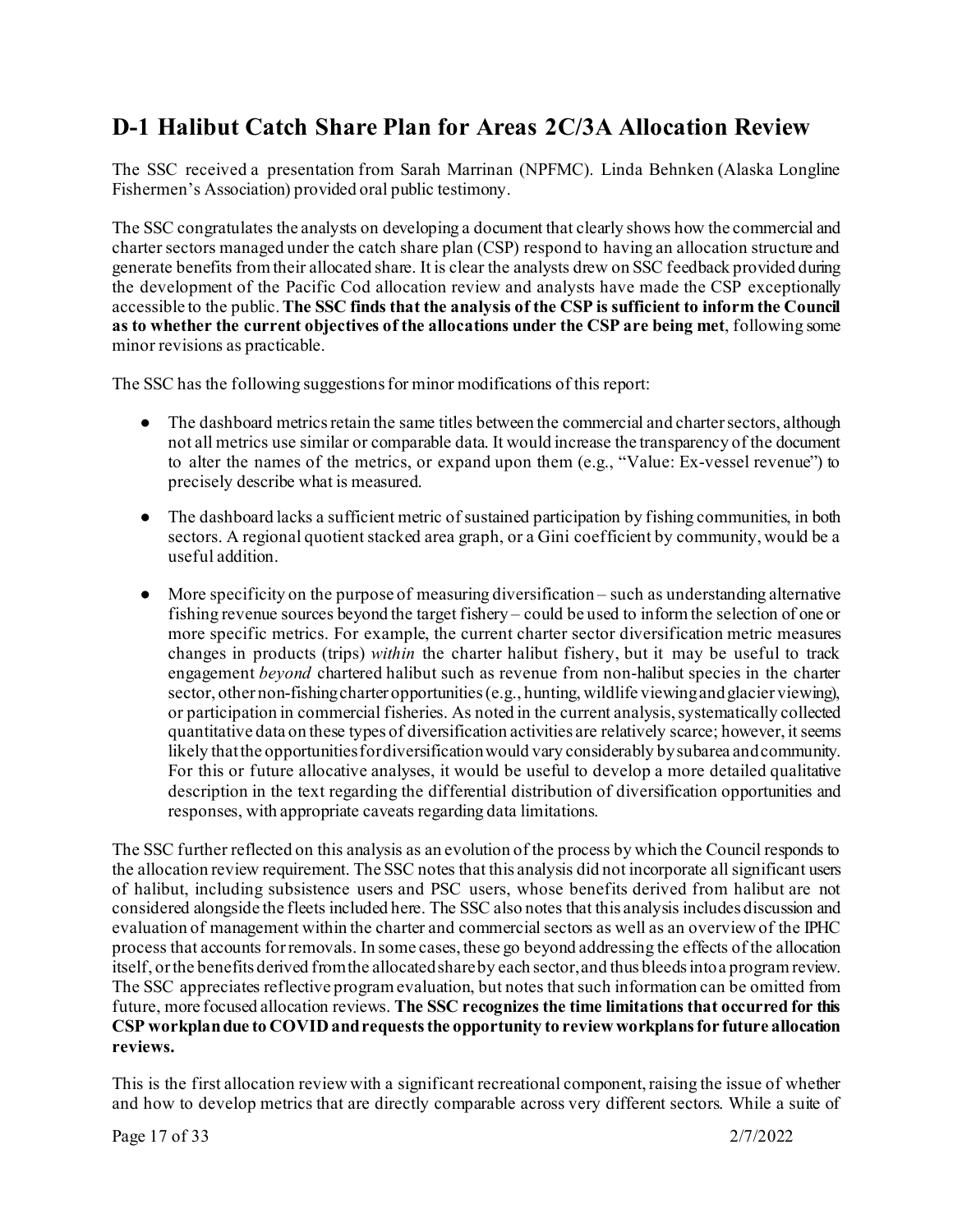directly comparable metrics is clearly useful, the **SSC recommends that in general, where the differences between sectors make it reasonable to do so, dashboard metrics be selected that demonstrate how each sector creates benefits, but without pushing to make them directly comparable in allocation reviews**. Properly constructed dashboard metrics can daylight distributional effects of the allocation and catalyze discussion among the public, even if they are not directly comparable across sectors**. If the Council decides a specific proposed amendment or reallocation should be further analyzed, the SSC could provide advice for calculating comparable metrics** for additional components of value such as reflecting those derived from value added processing for commercial harvests, or components of value attributable to secondary species caught on charter trips or joint lodge and meal purchases for charter harvests.

# **D-4 Trawl Electronic Monitoring**

The SSC received a presentation from Anna Henry (NPFMC), Melanie Rickett (AKRO), and Josh Keaton (AKRO). The SSC appreciated the detailed and well-organized presentation and the opportunity to provide preliminary input into this trawl electronic monitoring (EM) program before initial review. Public and written testimony was provided by Julie Bonney (Alaska Groundfish Data Bank, oral and written) and Ruth Christiansen (United Catcher Boats, written), attesting to the value and success of the program and collaborative experience thus far.

**The presentation and document laid out a solid foundation for the initial analysis and represent a great collaborative effort with industry.** The level of collaboration expressed in the presentation and document is greatly appreciated. The SSC noted that it could be beneficial to document this collaboration particularly with regard to industry input, the input and collaboration from state agencies, as well as broader participation by NMFS (specifically the stock assessment user group). This could involve listing who generally has been involved, what input is being provided, and where that input is adding value. This would be helpful to use as a model for future collaborative work. The program would benefit from documenting the degree of acceptance and positive participation in the program. This should be set up to identify initial buy-in, while some continued monitoring of acceptance and willingness to participate should help the program avoid issues, surprises and data degradation.

**This program represents a novel step for the NPFMC to use EM as a tool to verify logbooks and compliance, rather than as a means for gathering catch and species composition data.** The SSC was impressed with the initial success of the pilot program and EFP. **The SSC has several suggestions for the initial review of the proposed program**:

- Explore roughly how monitoring resources made available through savings in this program will be reallocated within and outside of the pollock trawl sector. Specifically, if the program implementation could improve collections in other sectors, this could be highlighted as a benefit of the program.
- With the relaxation of MRAs, an overview of what the sector could potentially target without those restrictions would be useful.
- The pollock stock assessment team should be closely consulted concerning whether loss of haullevel spatial information will impact any ongoing or future analyses and how the data changes will be treated in the assessment (e.g., effective sample sizes for biological collections, weighting of samples from tenders vs individual vessels). It will be essential that authors are prepared to incorporate these new data streams before they become permanent rather than being done in a posthoc manner.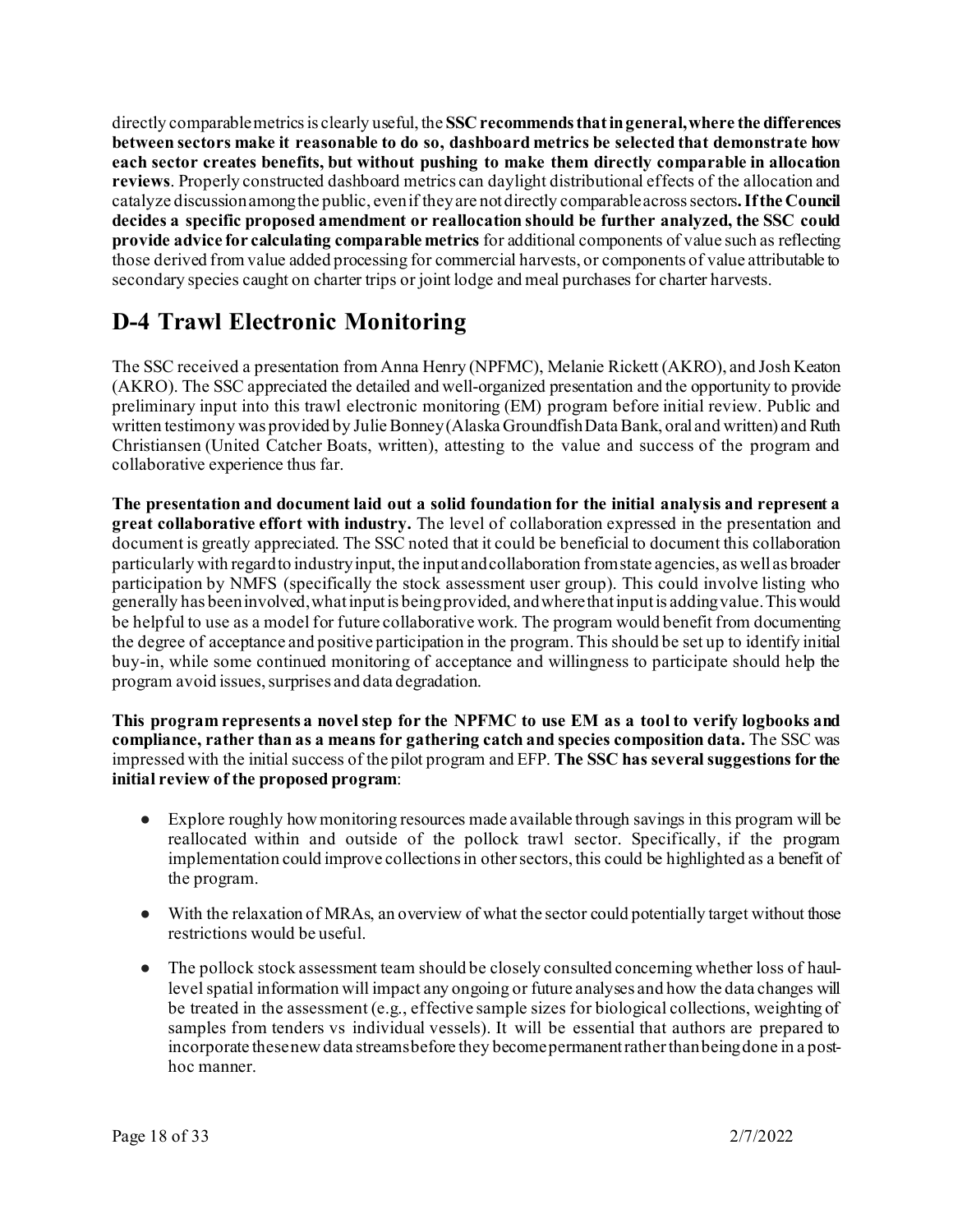- Provide details on how catches and biological data could be assigned to trip or haul-level information when catches from multiple CVs are mixed on tenders, or how pooled data can be tracked and analyzed appropriately.
- Confirmation that this program will not result in a loss of overall specimen and biological samples, particularly in the GOA where this can be most challenging.
- Evaluate the potential for large shifts in discard estimates during the year within CAS as compliance monitoring is completed on video review.
- Provide more detailed numbers in the next iteration, including examples of biological samples before and after the EFP.
- An illustrative example of how salmon PSC calculations would be different under this program would be helpful, including a GOA and BSAI example.
- There should be a formal direct mechanism for gathering feedback directly from the captains and fleet and processors more generally. It is recognized that conversations seem to be taking place now, but this user group might also have ongoing suggestions for providing improvements for the process as well as identifying issues.

## **D-5 Essential Fish Habitat**

The SSC received reports on Essential Fish Habitat (EFH) component 1, EFH descriptions, and EFH component 2, fishing effects analysis. Public testimony was provided by Jon Warrenchuk (Oceana), John Gauvin (Alaska Seafood Cooperative) and Cory Lescher (Alaska Bering Sea Crabbers). Additional written comments were received from the Alaska Marine Conservation Council, the Alaska Bering Sea Crabbers, and Oceana.

## **Component 1 - Species Distribution Models**

The SSC received reports from Jodi Pirtle (AKRO) and Ned Laman (AFSC) on advancing Essential Fish Habitat (EFH) descriptions and maps for the 2022 5-yr review. Additional information was provided by Jim Thorson (HPR, AFSC) and Gretchen Harrington (AKRO). The SSC thanks the analysts for their excellent work to improve EFH descriptions, for their efforts to solicit reviews and input from the stock assessment authors, Plan Teams and the SSC, and for their responsiveness to comments and suggestions. In particular, the SSC appreciates the concise background, summary of methods, clear examples and detailed summary tables for evaluating the new EFH descriptions. The SSC also appreciates agency staff who were available to answer questions about EFH processes and complex technical detail.

#### **Overall, the information provided in the discussion paper and attachments represents a substantial improvement and refinement of EFH descriptions over the previous review cycle.** Some of the key improvements and refinements are:

- EFH descriptions were expanded to include more species and stages with up to three life stages by species for 32, 25 and 42 groundfish species in the EBS, AI and GOA, respectively, as well as for five crab species in the EBS, two in the AIs and octopus in all regions.
- EFH maps for all species were based on an expanded suite of five Species Distribution Models (SDMs) and EFH was quantified based on an ensemble model approach, wherein individual members of the ensemble are weighted based on out-of-sample predictive performance (root mean squared error or RMSE) from cross-validation. Updated SDMs and the model ensemble, which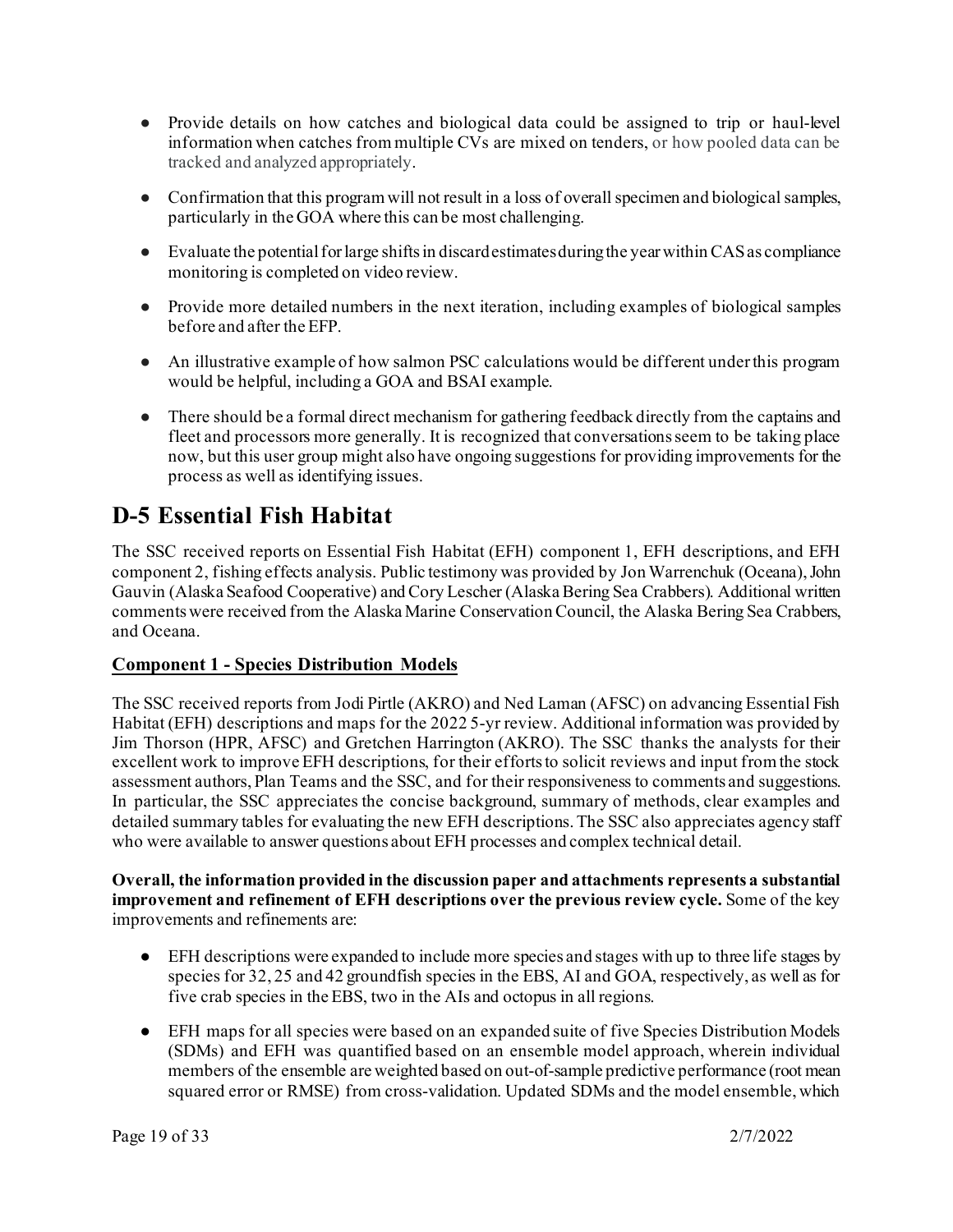generally performed considerably better than the 2017 SDMs, were based on a carefully selected set of criteria for model comparisons.

- Uncertainty in the mapped abundances was quantified based on a cross-validation approach and the coefficient of variation (CV) was mapped along with the abundances.
- The analyses advance almost all species and life stages to EFH Level 2 descriptions based on habitat-related abundances and, for a subset of juvenile life stages, to EFH Level 3 descriptions based on habitat-related vital rates. This advancement to level 2 information for the first time provides a common numerical abundance metric for comparisons across models and not only made the ensemble approach possible but also sets the stage for greatly expanded uses of the SDMs that better reflect habitat quality, to the extent that high abundances are indicative of higher quality habitat. The transition to the use of SDMs that predict numerical abundance as the response variable also provides an improved basis for future incorporation of other fishery-independent and potentially fishery-dependent data sources to inform EFH definitions.

**Given these clear advances, the SSC believes that a large majority of the EFH maps reflect the best available science for characterizing EFH. The SSC recognizes that the EFH distributions represent summer distributions at the time of the trawl surveys in most cases, whereas fish distributions may change seasonally and fishing activities occur throughout the year. For some of the species, stock assessment author expert reviews noted that the model fits to the survey data result in a poor representation of EFH due to data inadequacies**; for example, where the spatial footprint of the species extends well beyond the survey area, where the survey gear sampling performance is limited for a particular species, or the species occupies habitats that are inaccessible to survey gears. In these cases, the NMFS bottom trawl surveys in particular do not adequately represent the full spatial distribution and abundance of a species / life stage. **Therefore, the SSC notes that, by themselves, the EFH maps for these species and life stages do not provide a sufficient basis for assessing adverse fishing effects or for EFH consultations. The SSC supports the ensemble SDM approach for EFH descriptions, but requests that the limitations of the data for these species and life stages are clearly highlighted and communicated to other analysts and to the public**. Concerns about the representativeness of survey information relative to species distribution are not new and have been a long-standing EFH research priority. This 5-yr review focused on model improvements that will facilitate the broad inclusion of additional data sources in the future.

**To determine fishing impacts (EFH component 2), additional information will need to be considered for some species and life stage combinations that are poorly represented by the survey data. If the Core EFH areas in these cases are used with the FE model to determine whether fishing impacts are more than minimal and not temporary, results may provide some insights relevant to a portion of the stock but will not be reliable indicators of overall fishing impacts.** Additional data sources that could be considered are summarized in the documents provided and include observer data and longline surveys. **The SSC clearly heard from analysts that changing SDMs was not possible under the proposed timeline due to resource limitations. However, to the extent possible, the SSC recommends that the EFH maps be updated with additional information before running the FE models for species/life stages where the stock authors had substantial concerns about bottom trawl or other survey data accurately representing species distributions.** In some cases, this may require the SDM team to employ single SDM models (e.g., MaxEnt) rather than ensembles to accommodate disparate data types and as such the interpretation of EFH as 95% of the species population may differ (probability of occurrence versus numerical abundance). Where the incorporation of additional data is not feasible, the SSC suggests that the determination of adverse fishing effects for species without a reliable estimate for the Core EFH area could be based on estimated fishing effects determined over the smallest area that encompasses an exploited stock (i.e., where catches have historically occurred based on the catch-in-areas database), while determinations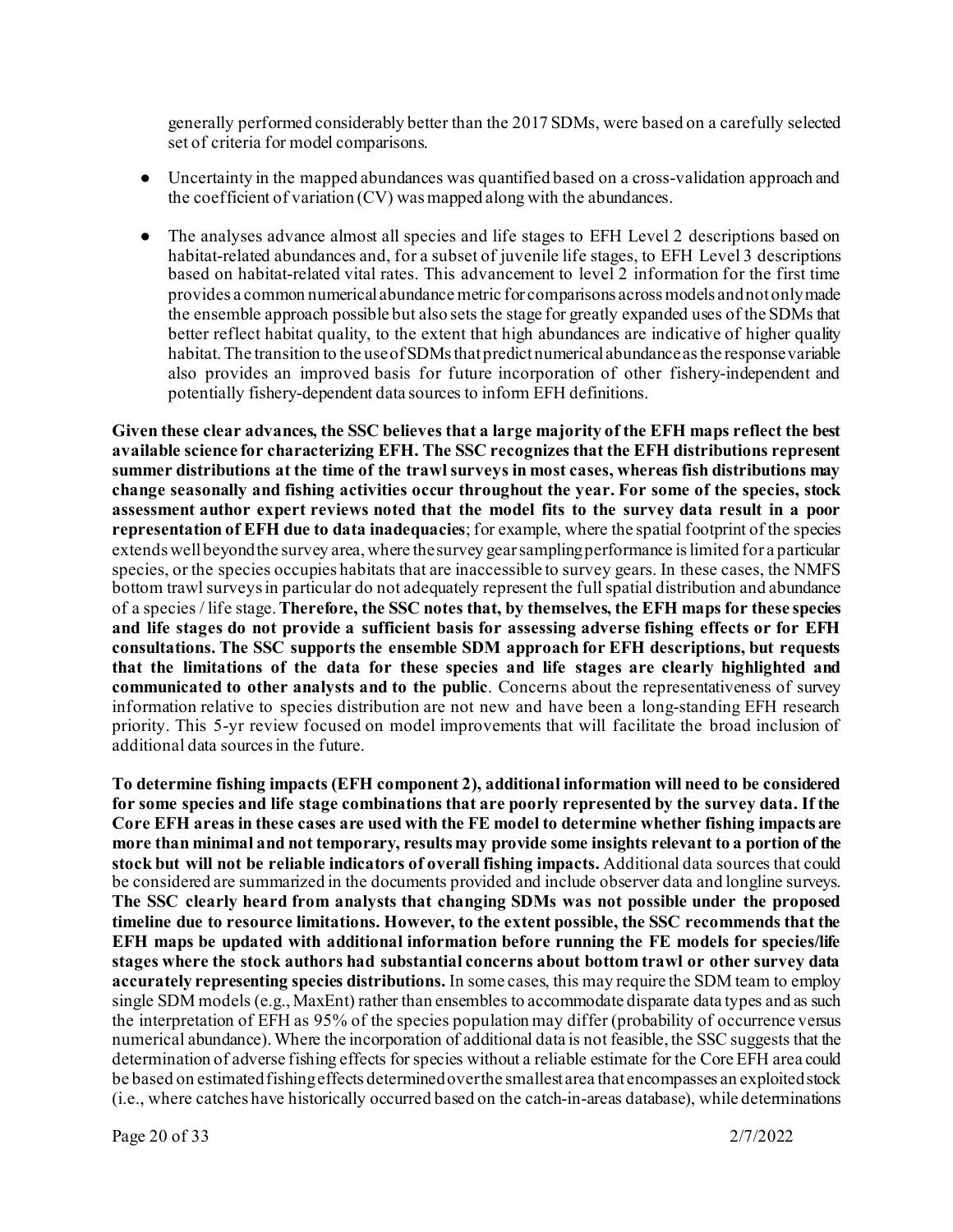for juvenile and subadult stages may not be possible. Absent additional quantitative analyses, the determination would need to be based on expert assessments for the species in question.

Data limitations are of concern primarily for those species that inhabit the slope and untrawlable areas, but concerns differ among the species where stock assessment authors had low confidence in the EFH maps. **Therefore, to better understand the nature of the concerns and the data limitations across stocks, the SSC requests that the SDM team work directly with stock authors to provide a summary table that evaluates the species for which elevated concerns were identified against the following minimal criteria and possibly additional criteria as identified by the SDM team:**

- Survey reliability: Does the trawl survey reliably sample the species abundance and distribution in the area surveyed?
- Seasonal representativeness: Does the summer distribution reflect the habitat of the species or are there indications that the distribution varies substantially among seasons?
- Spatial representativeness: Does the estimated EFH represent the distribution of the species within the FMP area or does the species extend substantially beyond the estimated EFH?

**If any of these criteria are not met, the corresponding EFH map and text description should be clearly flagged as being potentially unreliable or only reliable as indicators of limited summer distributions.** This will help users and analysts better understand and take into account the additional uncertainty that is not captured in the maps of model uncertainty (CV) provided in the documents. **To better communicate uncertainties about the overall reliability of the EFH descriptions to the public, the SSC suggests that the summary tables of model performance include a plain language reliability score (qualitative) based on both model performance criteria and any identified concerns.** This table and brief description could consist of a predictive performance summary of the model using a good, medium, or poor rating (currently described in the document for individual quantitative metrics); an assessment of reliability (e.g., adequate/not adequate for FE determinations) based on underlying data concerns described in the bullets above; and any other limitations the authors believe are important to communicate at a high level. The SSC also requests the authors consider, for the next review cycle, methods to better communicate uncertainty associated with the final maps of EFH and fishing impacts and intermediate products that may be available (e.g., SDM or FE outputs). During staff presentations, AKRO staff indicated a NMFS-led EFH SDM working group will be formed, and perhaps this would be a good topic for this working group to consider, noting that FE is a complementary product derived from SDM and may require a joint effort to provide a comprehensive discussion. Despite the limitations as noted above, the SDM results represent an impressive and substantial improvement over the 2017 review.

In addition to making SDM results widely available through the FMP and websites, the analysts plan to share code via a GitHub site for other analysts and researchers to use. The SSC strongly supports this approach to increase transparency and reproducibility. The SSC highlights that the authors used state-ofthe-art models and defined EFH using an approach that was developed in an open and transparent way. While some of the decisions, such as the 5% encounter rate threshold for defining area occupied are *ad hoc* and can be influential, the SSC commends the team for striving for consistency and for rigorous and objective analyses based on those and other choices.

**The SSC notes that there is tremendous value to these products that goes well beyond meeting MSA mandates.** Primary uses are to inform the Fishing Effects analysis and EFH consultations. The document provides a brief summary of uses in research (e.g., on climate change impacts) and in a stock assessment context. In the latter context, ESP indices that are based on EFH information provide an on-ramp for using this information in the assessments. The utility of EFH products undoubtedly goes well beyond these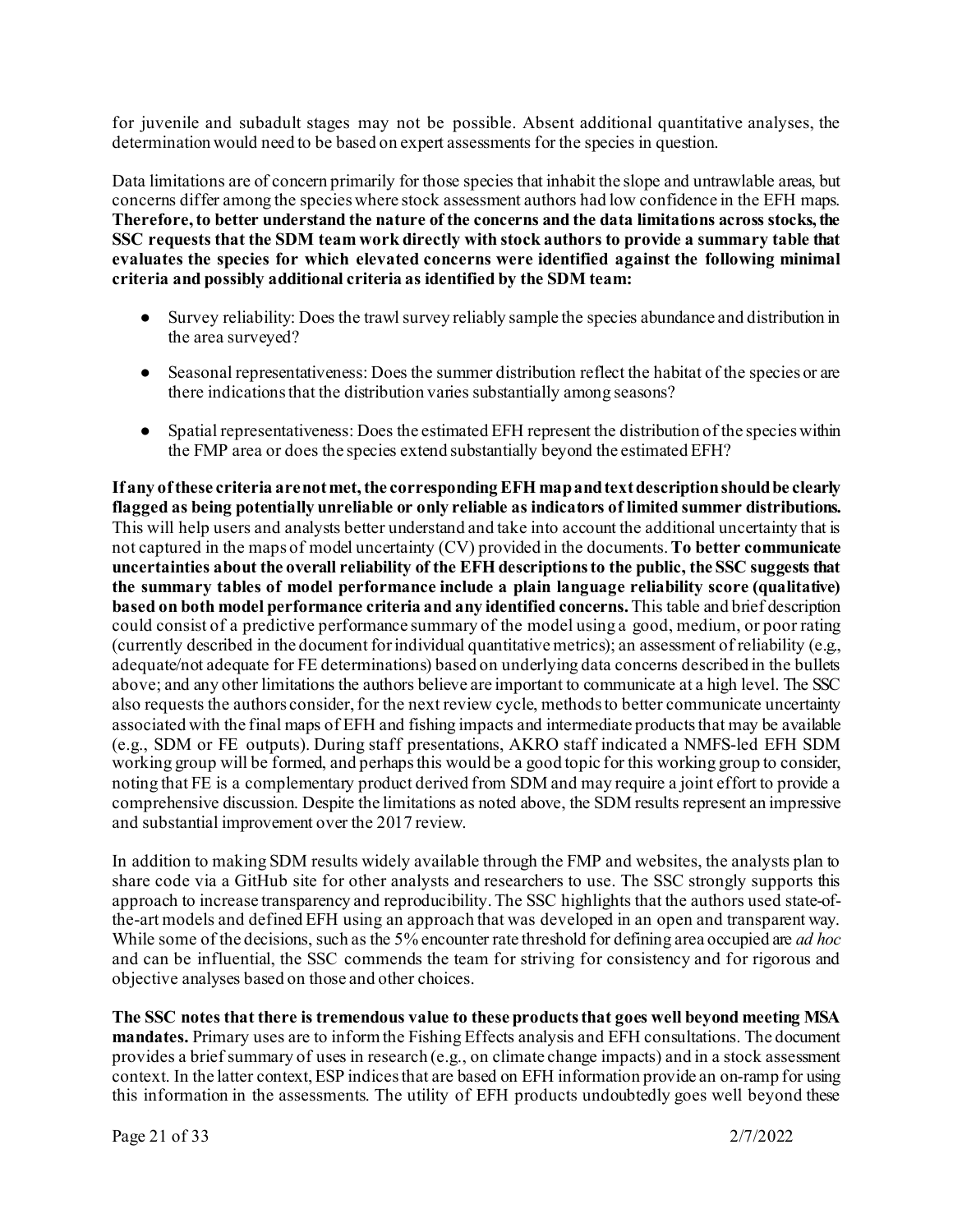examples, but information on their use by researchers, by the general public, and by agencies and other organizations for planning purposes, is not readily available. **The SSC recommends that this information be collected where possible to help inform both the next 5-yr review and how to better share the results more effectively and broadly to enhance their impact.**

The SSC notes that, as another benefit to researchers, the EFH descriptions and the effects of different variables on abundance provide a wealth of information on ecologically relevant relationships and patterns. For example, the SSC notes that bottom depth, variables relating to current speed or tidal flows (a possible proxy for prey aggregations), bottom temperature, and substrate-related variables were frequently important. Differences between juveniles and adults were noted in their relative importance, with living substrates more often associated with juvenile life stages, while other substrate variables such as grain size or rockiness were often associated with juvenile or subadult life stages (as well as adults of some rockfish), and currents or temperatures appeared to be most often associated with adult stages. These patterns suggest the importance of physical and living structures for early life stages, possibly to reduce predation, and the role of currents and water masses for adult distributions, possibly reflecting prey availability.

The improved EFH definitions in many cases resulted in substantial differences in the size of the EFH area between the current analyses and those published previously. These appeared to be largely due to SDM model methodological differences and to the use of a single model in 2017 (relative to the current ensemble approach) and are to be expected given the substantial updates to the modeling approach, incorporation of updated or different habitat covariates and differences in the threshold used for defining area occupied. The EFH area often varied substantially among individual models, particularly for species with a small spatial footprint and highly variable catches. The SSC notes that the main reason for using an ensemble modeling approach was to address this variability across individual models. A particularly influential change between the approaches used in this and the previous review could be the definition of 'area occupied', which was fixed at including any area with an estimated encounter probability over 5%, whereas it was previously determined on a species-specific basis. The SSC notes that defining EFH based on the area that contains a certain fraction of the total abundance (see below) would eliminate the need for this somewhat arbitrary and likely influential choice.

An important decision for the next review will be whether to modify the definition of EFH to better reflect the higher level of information (level 2 EFH) that is now available for almost all species and life stages. The definition of EFH used in the document follows the EFH definition set forward in the Final EIS on EFH in Alaska (NMFS 2005), but that definition is subject to interpretation. To more fully use the abundance-based level 2 information, **the SSC recommends that, for the next 5-yr review, the SDM team considers a measure that narrows EFH to encompass higher-density areas that cumulatively are home to 95% of the proportion of a species/stage based on either numerical abundance or biomass, rather than 95% of the total area occupied**. However, such a change could have substantial impacts on the resulting EFH area and on any analyses that use EFH (e.g., FE analysis) and would have to be carefully evaluated before implementation. The approach also has drawbacks for species that may consist of multiple stocks within an FMP area. For example, red king crab in the Bering Sea consists of three managed stocks (Bristol Bay, Pribilof Islands, Norton Sound) that are clearly distinguished under the current EFH definition. Re-defining EFH based on the area containing 95% of the abundance of the species would likely exclude the Pribilof Island region and Norton Sound from EFH because all of the highest abundances and over 95% of the total abundance likely occur in Bristol Bay. Similar issues would apply to stock groups that combine species with low and high abundance. This could be addressed by defining EFH separately by stock as suggested by the CPT. **Any revisions to the EFH definition should be carefully explored by the proposed NMFS-led EFH working group and during the development of the next EFH Research Plan to identify the advantages and disadvantages of different EFH definitions**. This could be included in the proposed publication that was recommended in the discussion paper to provide guidance to analysts ahead of the next review, which "*… may encompass an evaluation of thresholds and* 

Page 22 of 33 2/7/2022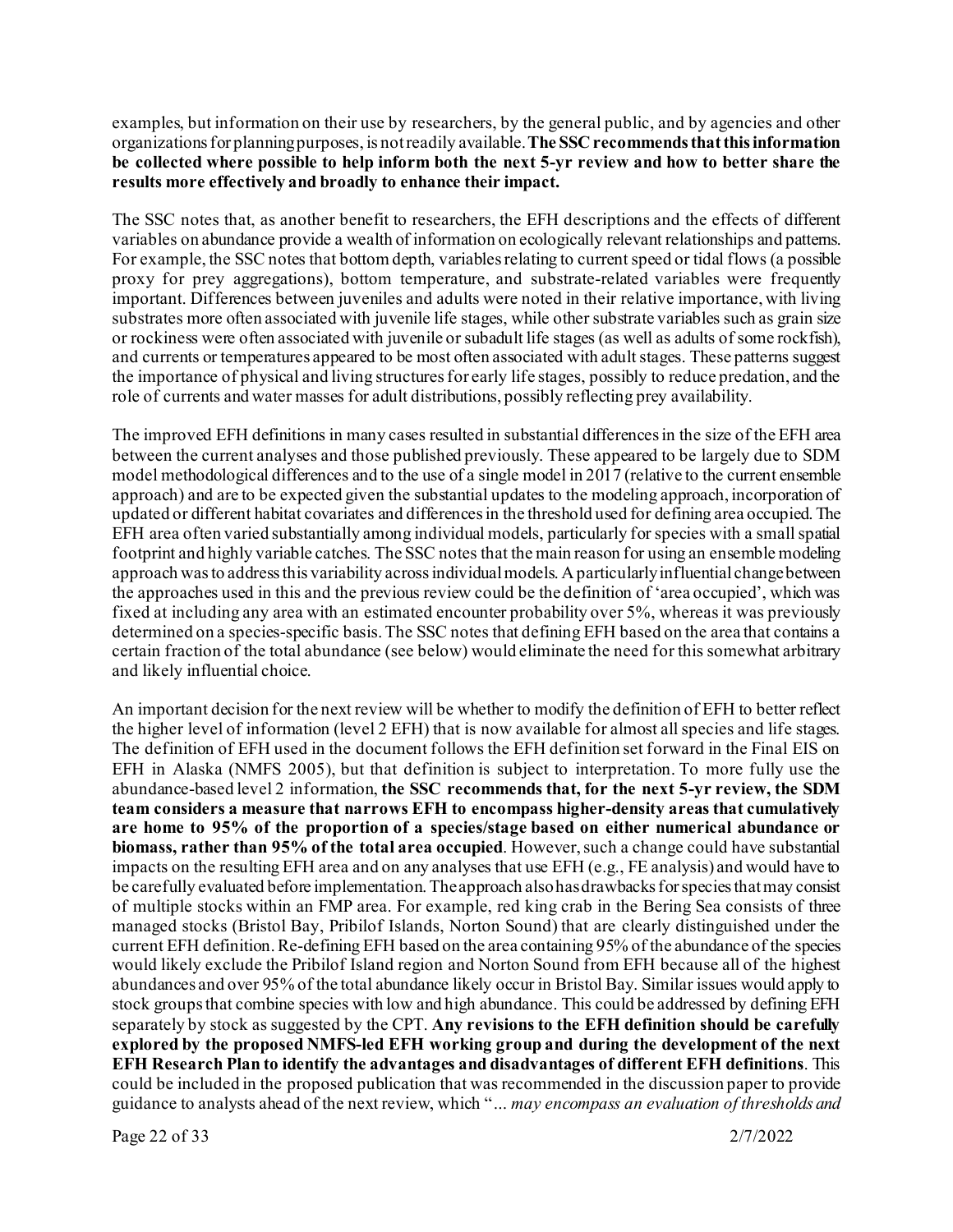*percentile areas applied to the SDMs and EFH maps, including the selection of the EFH area or subarea used to support the EFH component 2 fishing effects analysis*". Such a review may also benefit from discussions across Fishery Management Councils to learn from EFH approaches in other regions.

With regard to EFH definitions, the SSC requests that the discussion paper and the Tech Memos, to the extent possible, clarify that EFH for this 5-yr review was defined based on a proportion of the area occupied (i.e., the footprint), rather than the area corresponding to a proportion of the population's total abundance. While this is clearly evident in the results presented, the description in the document is often ambiguous. For example, the documents refer to "the area circumscribing the top 95% of the SDM-predicted abundance" (Attachment 3, p. 6, lines 165-168), which is at odds with the definition that was used.

#### **The SSC provides these additional, specific recommendations for the development of a new EFH Research Plan to guide the next 5-yr review:**

- SDM modeling is a rapidly evolving field, including the development of joint species distribution models. There have been several high-level reviews of these types of models and model performance (*e.g., Norberg, A., Abrego, N., Blanchet, F.G., Adler, F.R., Anderson, B.J., Anttila, J., et al. (2019). A comprehensive evaluation of predictive performance of 33 species distribution models at species and community levels. Ecol. Monogr., 89, e01370.*). Although the analysts applied state-of-the-art approaches, the SSC suggests that the EFH Research Plan should consider an in-depth review of available approaches, including considerations of Joint SDMs. Such joint SDMs do not have to include all species in an area but could be limited to a carefully selected subset of species that have known associations.
- The SSC encourages further efforts to identify ways in which the EFH information can contribute to the stock assessment process through ESPs and other 'on-ramps'.
- The current EFH definitions focus on summer survey data only and provide a much-improved snapshot of summer distributions. **The SSC supports recommendations to extend the analyses in the future to use fishery-dependent data, longline surveys, acoustic surveys, etc.**, to both enhance maps of summer distributions and to define EFH at other times of the year where possible, building on the approach developed during the 2017 5-yr review. However, the SSC notes that this type of intercalibration exercise will require careful consideration of the relative catchability among different gear types, the spatial distribution of effort, and targeting behavior in the case of fisherydependent data.
- **The SSC previously encouraged, and the discussion paper recommends, the move toward a more dynamic definition of EFH,** for example in time blocks, which would require careful consideration of the time frames used for defining EFH. The current EFH definitions use all available data but don't account for long-term changes in the underlying habitat or shorter-term variability in dynamic habitat components. The bridging analyses illustrate that the addition of new data alone can impact results, especially in previously under-sampled areas, and could be related to habitat changes in recent years. In cases where long-term trends are a concern, it would be sensible to select a recent period during which conditions have been relatively stable, for example after observed discontinuities in large-scale climate variability in 1988/89 or after 1999, when conditions were generally warmer. Defining an appropriate period could be supported by an analysis of the dynamic variables (e.g., Dynamic Factor Analysis, change-point analysis) to use a time period that best reflects more recent conditions. To the extent that the intent of EFH descriptions is to estimate the "potential habitat" available to a species and life stage, characterizing EFH under contrasting environmental conditions would be most useful to explore changes in EFH in a changing climate and to capture trends and changes in habitat suitability. For species whose distribution is strongly associated with water temperatures, EFH could be defined separately for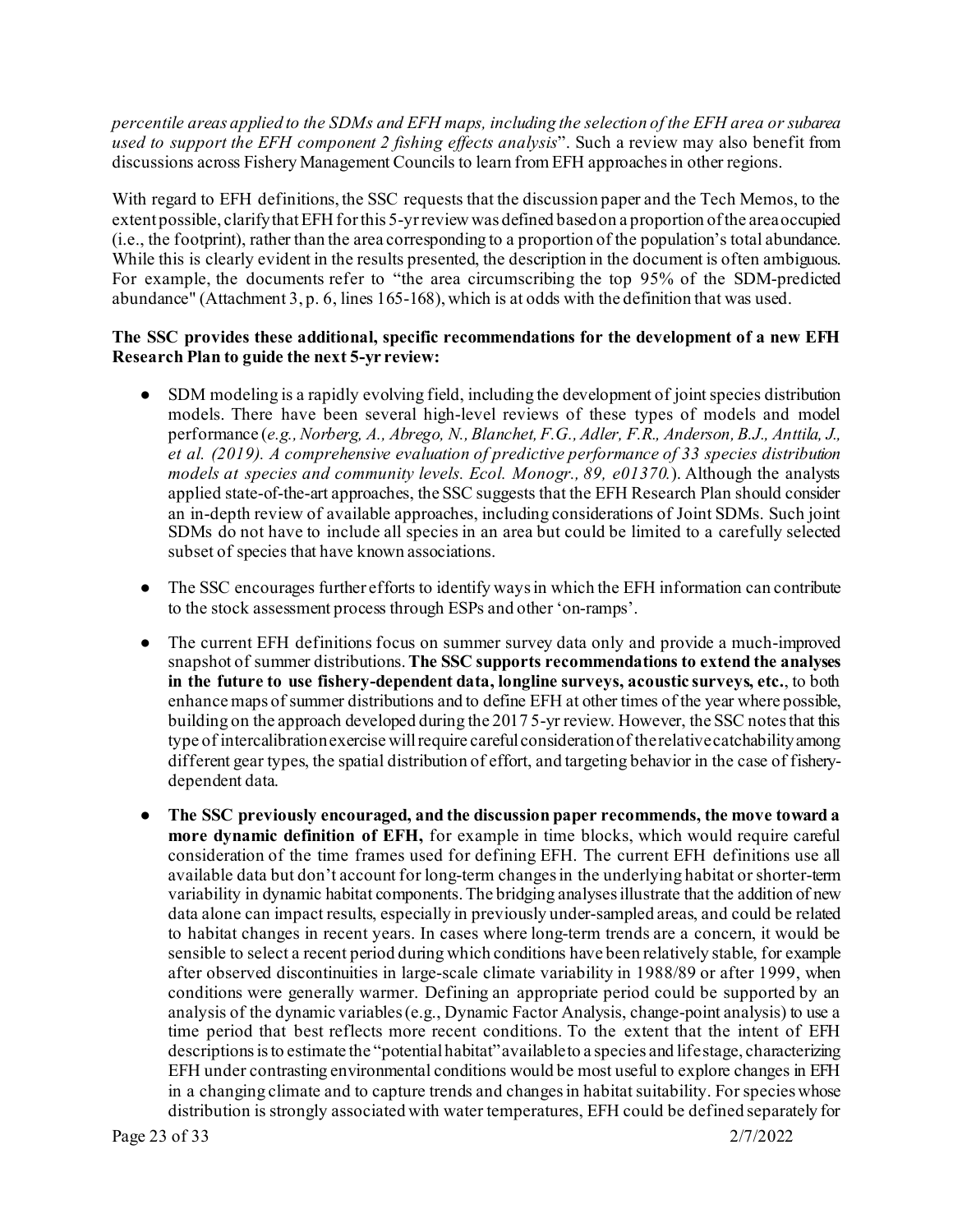warm and cool periods. Similarly, EFH could be defined for periods with contrasting ocean circulation patterns as captured by bottom currents or other dynamic variables. **The SSC recommends that both longer-term average EFH and EFH under contrasting conditions for those species whose distribution is known to be linked to changing ocean conditions be considered in the next 5-yr review**. The SSC looks forward to seeing an example of such an approach as part of the EFH determinations for the Arctic FMP, currently scheduled for June.

- The SSC appreciates the move to life stage specific models for almost all groundfish stocks and encourages the team to prioritize life stage specific models for crab species based on available maturity data.
- **The SSC supports a recommendation brought forward by the CPT and in public testimony to consider mapping EFH by management area for separate stocks within an FMP area**. One example is red king crab in the Bering Sea, which consists of several distinct stocks.
- The SSC encourages the analysts to consider objective approaches to eliminate isolated areas where the model suggests elevated abundances that are not supported by any occurrences in the data and are spatially separated from the main distributional areas.
- The SSC appreciates the inclusion of the PR-AUC as an additional criterion for evaluating the SDM models as it provides useful information on model performance with respect to the presence of a species, particularly for relatively uncommon species. The SSC suggests including the PR-AUC and species prevalence as routine criteria in future model updates.
- The SSC encourages the analysts to explore options that account for both abundance and uncertainty in the definition of EFH.
- The SSC encourages the analysts to provide general comparisons of the abundances estimated in the EFH SDMs and those estimated in the stock assessments.
- The SSC supports the additional recommendations in Table 18 of the discussion paper and highlights the following priorities:
	- Further development of methods to combine multiple surveys to make full use of available data and to expand coverage beyond any one survey region.
	- Development of process studies to advance EFH description to level 3 and possibly 4, if appropriate. The SSC suggests that the EFH research plan consider a case study for the development of level 4 EFH description for at least one species / life stage to better understand the information and methods needed to advance to level 4.
	- With regard to considering additional covariates in the future, the SSC agrees with exploring the proposed variables in Table 79 of Attachment 3 but notes that some of these variables reflect surface features (e.g., Chl a) that may or may not be relevant to demersal fish and crab and might be considered a lower priority. The SSC suggests adding variables that are indicative of frontal structures, which often aggregate prey and their predators. These could be defined by gradients in bottom temperature and salinity. The SSC further suggests exploring the use of variables that reflect the vertical structure of the water column.
	- Inclusion of alternative data sources such as longline survey data, fishery-dependent data, acoustic data and other sources.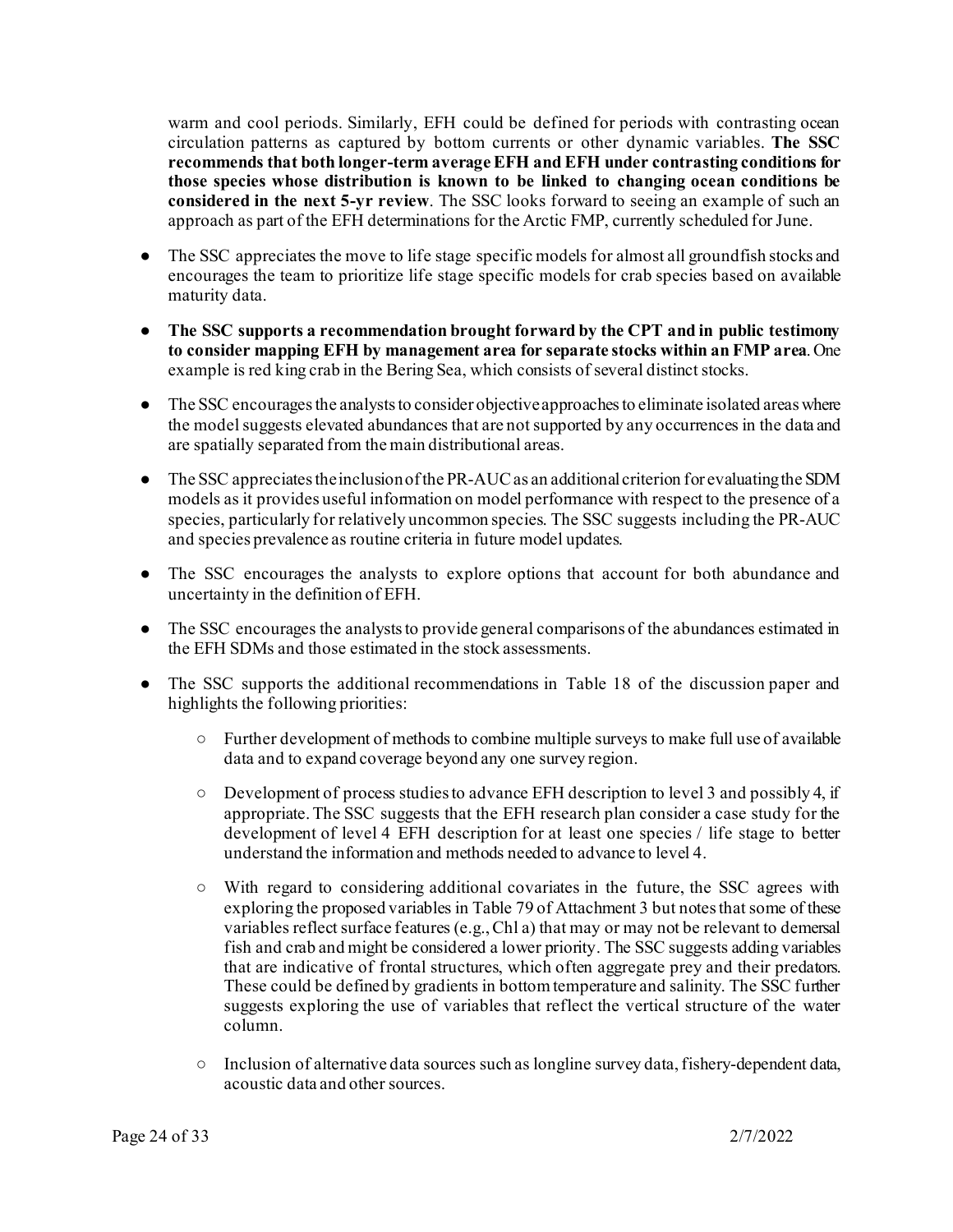The SSC looks forward to the development of the EFH research plan and to future opportunities to provide input on the directions of this valuable effort. **The SSC was encouraged to learn about the proposed working group and agrees that this provides an excellent avenue to further explore ideas about how to improve EFH descriptions in the future to better inform the public and support decision making.**

#### **Component 2 - Fishing Effect Model**

The SSC received a report from John Olson (AKRO) and Scott Smeltz (Alaska Pacific University) on the structure, development and data inputs informing the FE model as part of the EFH evaluation process. The SSC thanks the authors for providing a clear and concise document. The SSC also appreciates agency staff who were available to answer questions about EFH processes and complex technical details. This presentation and the associated discussion paper provide a complete description of the underlying model structure and assumptions, including calculations describing how habitat features are averaged for a given sediment type to determine aggregate recovery time (Section 3.6, pg. 20), which had previously been requested by both the SSC and the public.

The SSC thanks the EFH authors for their efforts in model development and for providing the SSC with sufficient detail in the review materials to evaluate whether the FE model provides a reasonable basis for moving forward with using the FE model in this EFH review cycle and, ultimately, its use for evaluating whether fishing activities are having a 'more than minimal and not temporary' adverse effect on EFH for BSAI and GOA FMP species. Modeling methodology is largely unchanged from that used for the 2017 EFH review cycle. However, the authors highlighted changes made to the input data, the transition from a continuous to a discrete model, and described an error in the 2017 modeling code where longline and trawl inputs were transposed. **The SSC supports the current version of the FE model for analysis to evaluate fishing impacts for the 2022 5-year Essential Fish Habitat review cycle, after addressing SSC suggestions below as practicable.** 

Analysis of the effects of fishing on habitat requires a synthesis of gear-specific impacts on different habitats, quantifiable metrics for the frequency and distribution of fishing effort that contacts benthic habitats, and physical and biological characteristics of seafloor habitats themselves. The FE model operates on a 5-kilometer by 5-kilometer grid across the Bering Sea, Aleutian Islands, and Gulf of Alaska, representing the proportion of undisturbed and disturbed habitat within each grid cell through a discrete time framework, where the cumulative impact of fishing events and subsequent recovery of habitat features are tracked at monthly time increments. Within the FE model the impact of a fishing event is calculated as the product of the nominal area swept, the proportion of gear that is in contact with the seafloor (contact adjustment), and the susceptibility of habitat features to a given gear type within a region. The recovery rate for disturbed habitat, within a given grid cell, is calculated for each sediment type as the average of all habitat features associated with that sediment and a recovery time that is randomly selected from a uniform distribution of recovery times (in years) assumed for each habitat feature. Public comment raised the question of whether it was reasonable to assume the average recovery time across all habitat features for a given sediment type. The SSC discussed this issue and **supports the current method of averaging recovery time across habitat features given the absence of a specific method and empirical information from which to make a priori assignment of the relative value (e.g., weighting) for different habitat features**.

The FE model assumes a nominal width impacted by a fishing event, a bottom contact adjustment, and a susceptibility of different habitat features to each gear type. While the specific values assumed for these variables describing fishing impact are listed in the discussion paper (Appendix 2, pg. 44; Appendix 3, pg. 49), **the SSC requests, prior to finalizing the document, an expanded description of the origin of these assumed values fromeither the literature or local knowledge of the fishing industry.The SSC further recommends, prior to finalizing the 2022 FE model, that the authors work with Alaska Regional**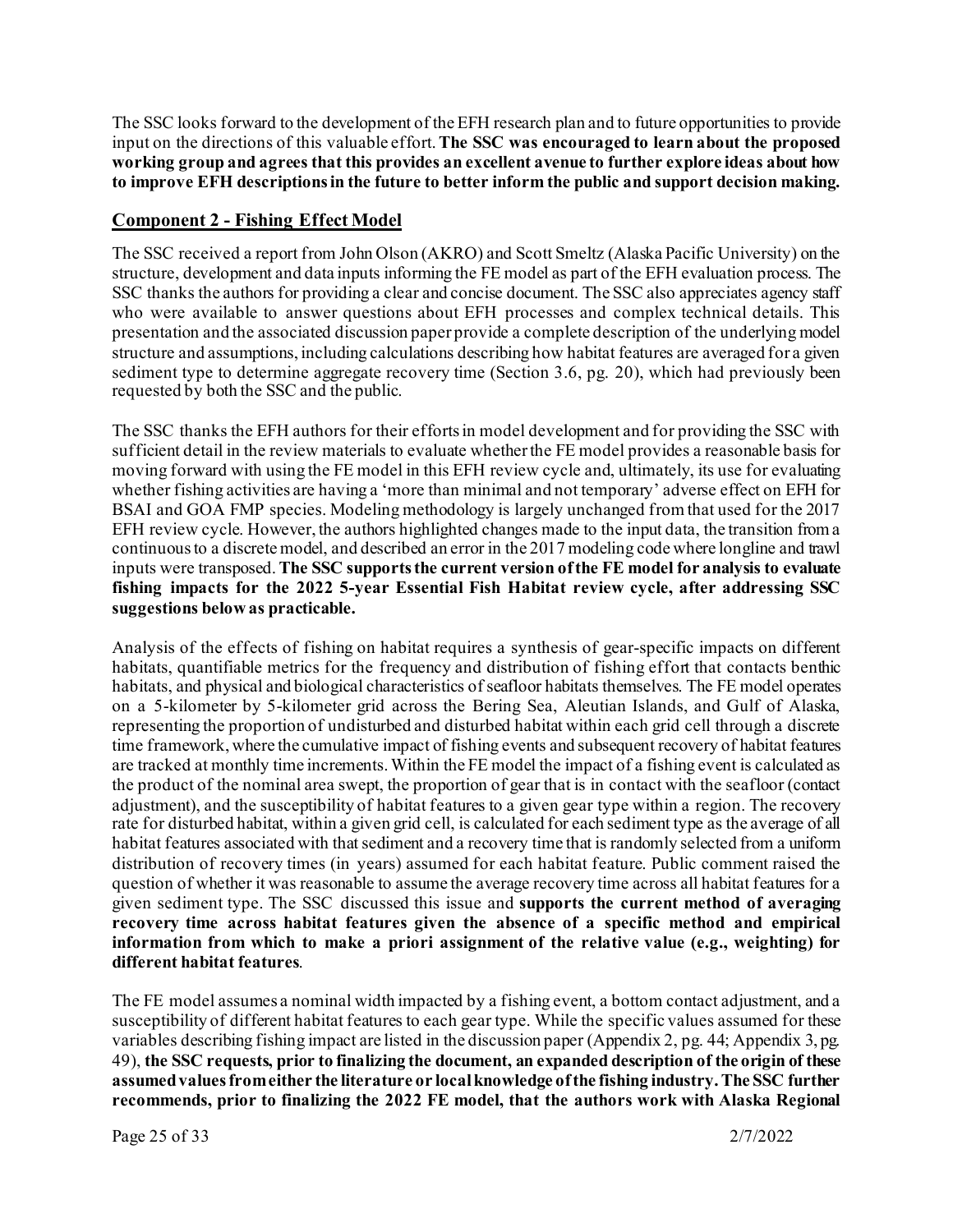**Office in-season management personnel to determine if fishery definitions are complete** (e.g., Appendix 2). The SSC notes that future iterations of FE may need to consider additional gear categories such as slinky or longline pots and encourages further research on these gear configurations.

FE model definitions for habitat feature susceptibility to specific fishing gears and the recovery time for different habitat features are drawn from a global analysis of fishing impacts by Grabowski et al. (2014). **With respect to the question of whether it is appropriate to use values derived from such a synthesis for parameterizing the FE model for the North Pacific, the SSC supports the decision to base the parameters on such a synthesis** and highlights that meta-analytical approaches for deriving reasonable values for unknown parameters is common practice within stock assessments for parameters such as natural mortality. **However, the SSC feels it is important to include data specific to the North Pacific to the extent practicable, given potential differences in the growth and recovery of habitat features at northern latitudes, and encourages the authors to incorporate results from the 2020-2024 Alaska Deep-Sea Coral and Sponge Initiative, when available, as well as any additional information on the distribution of habitat features across sediment types from NMFS survey products.** The SSC believes this may help inform the current assumption that long-lived habitat features with assumed recovery times of 10-50 years only occur in deep and rocky sediments below 300 meters. **Prior to finalizing the document, the SSC requests expanded descriptions of, and justifications for, the assumed recovery times detailed in the document.** In addition, the SSC recommends that the authors be explicit in indicating whether recovery times for a feature and substrate type are unknown versus not present (e.g., filling in blank cells in Appendix 3 of the document).

Unobserved fishing events are not currently included in the FE model assessment of fishing impacts, which may account for 7-12% of total unobserved fishing events where vessel monitoring system (VMS) data was available. The presenters noted that unobserved information has, for the most part, not been included in past EFH cycles, and that estimates of effort from unobserved events with VMS, derived from the Catch in Areas database (used to derive the 7-12% range), were substantially different than observed events. This is likely related to error/bias associated with algorithms that determine where fishing occurred and calculating an associated haul/set footprint. The SSC also notes that a large portion of unobserved events is due to vessels that do not have VMS (e.g., IFQ fishery) and thus considerable development work is likely required to include this information. **The SSC recommends that inclusion of unobserved fishing events, or the development of a multiplier for observed fishing events to expand the cumulative impact to account for unobserved fishing events including non-VMS fleets, is a top priority for future model development**. The SSC notes that impacts of BSAI crab fisheries are not included in the current FE model and suggests the authors work to include potential impacts from these fisheries, as feasible. **Prior to the June SSC review, the SSC recommends adding a map and/or table showing the extent of unobserved groundfish and halibut fishing relative to observed fishing for recent years and, to the extent possible, the authors should provide a qualitative discussion about how gaps in coverage may influence FE outputs. In addition, given that unobserved fishing events are not currently included in the FE model and that the proportion of observed fishing events varies across regions, the SSC recommends that impact metrics not be aggregated to the North Pacific scale**.

To guide further FE model development and to address any lingering concerns about model structure, assumptions, or data inputs, **the SSC recommends review of the FE model by the Center for Independent Experts (CIE).** The SSC notes that the last CIE review of methods used for this purpose occurred in 2002 and was focused at the time on the predecessor to the current FE model, the Long-term Effects Index (LEI) model. The SSC suggests CIE review should be a top priority and should be conducted prior to FE model use in the next 5-year EFH cycle; however, the SSC does not feel that use of the FE model in the current EFH cycle should be contingent on CIE review. Terms of reference for the CIE review could include model structure, parameter assumptions, and data inputs including fishing effort, sediment data and EFH definitions.

Page 26 of 33 2/7/2022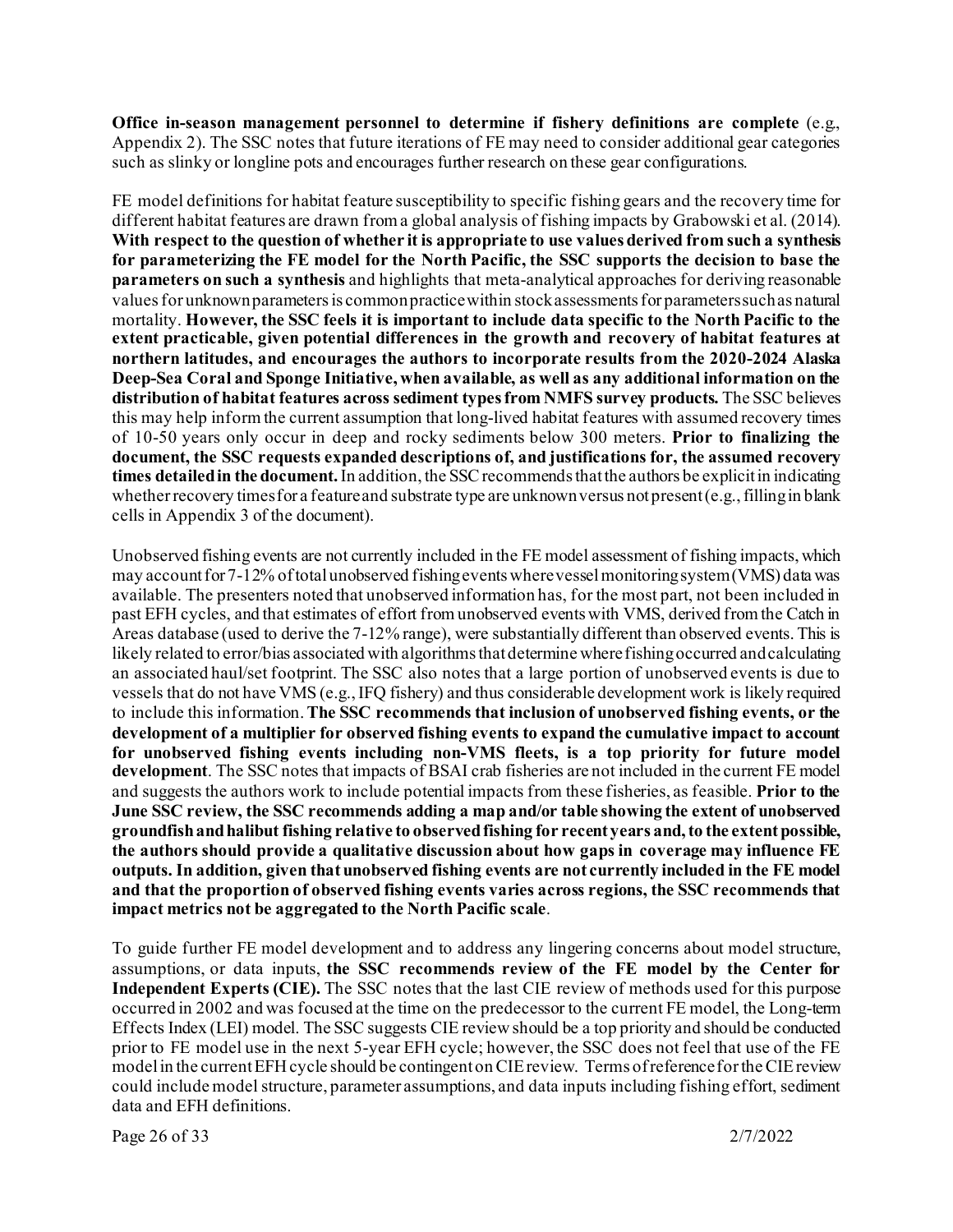With respect to the hierarchical process for identifying whether to elevate a species for possible mitigation due to fishing impacts, **the SSC notes that for groundfish species in Tier 4 and below there is no available definition for MSST and suggests that for these species analysis of disturbance to core habitat areas with the FE model should not depend on biomass relative to reference points.** The CPT highlighted issues related to stock author review processes for rebuilding stocks. The SSC notes that modeling efforts to define EFH may be informative to rebuilding plans and progress towards rebuilding (noting that a stock may be above MSST but not yet rebuilt). Therefore, the SSC encourages the use of habitat modeling outputs and methods, data inputs, and stock author input to help inform specific rebuilding plans and monitor progress towards rebuilding, as appropriate. However, the SSC does not recommend changes to the current hierarchical review process at this time given the detailed rebuilding analysis (including potential regulatory actions) and monitoring of rebuilding progress that is associated with the development and amendment of rebuilding plans, noting that these activities may occur outside of the 5 year EFH review interval.

**Given the dependency of FE model predictions on core habitat area (CEA) as defined by EFH, the SSC suggests that consideration of stock author comments on the reliability of SDM-derived EFH designations based on the criteria outlined above (survey reliability, seasonal representativeness, spatial representativeness) should be used to determine whether the current EFH definition of core habitat area is sufficient for use within the FE model. In cases where SDM-derived EFH definitions are deemed inadequate, the question of whether to elevate a species for possible mitigation should be based on other sources of information.**

Finally, the SSC notes a discrepancy in the document that should be corrected: Page 17 indicates unobserved data is not incorporated into the model; whereas on page 8 in the second paragraph indicates both observed and unobserved effort tracks are being included.

## **D-6 Marine Mammal Conservation Status**

The SSC received presentations from Robyn Angliss, Paul Wade, Tom Gelatt, and Jeremy Sterling (AFSC - Marine Mammal Lab, MML), Lorrie Rea (University of Alaska Fairbanks, UAF), Joel Garlich-Miller (United States Fish and Wildlife Service, USFWS), and Suzie Teerlink (AKRO - Protected Resources Division, PRD). Public testimony was provided by Jon Warrenchuk (Oceana).

The SSC thanks all the presenters for their time and efforts, including the new presenters from USFWS, UAF, and AKRO-PRD. Recognizing it is challenging to condense information from over 20 species and multiple regions, the SSC is appreciative and commends the speakers for distilling the requested information into the time allocated. The SSC has received marine mammal updates since 2017 and this year, efforts were made to request information that is complementary to but not duplicative of the ESRs. **The SSC supports continuing to receive these reports as they provide opportunity for new, fisheriesrelevant information and broad perspectives for the Council's strategic and ecosystem-based management efforts.** As the Council meetings and timing are evaluated, the SSC is supportive of evaluating the frequency and timing of the report.

## **Direct/Indirect Interactions**

Presentations from the AKRO-PRD highlighted outreach efforts targeting the fishing sector to minimize interactions with marine mammals. Initiativesincluded "Do not feed sea lions" and "Do not shoot seals and sea lions," which consisted of signs, videos, and flyers. Additional outreach focused on minimizing entanglement for pinnipeds and for large whales. In light of recent sightings of the North Pacific Right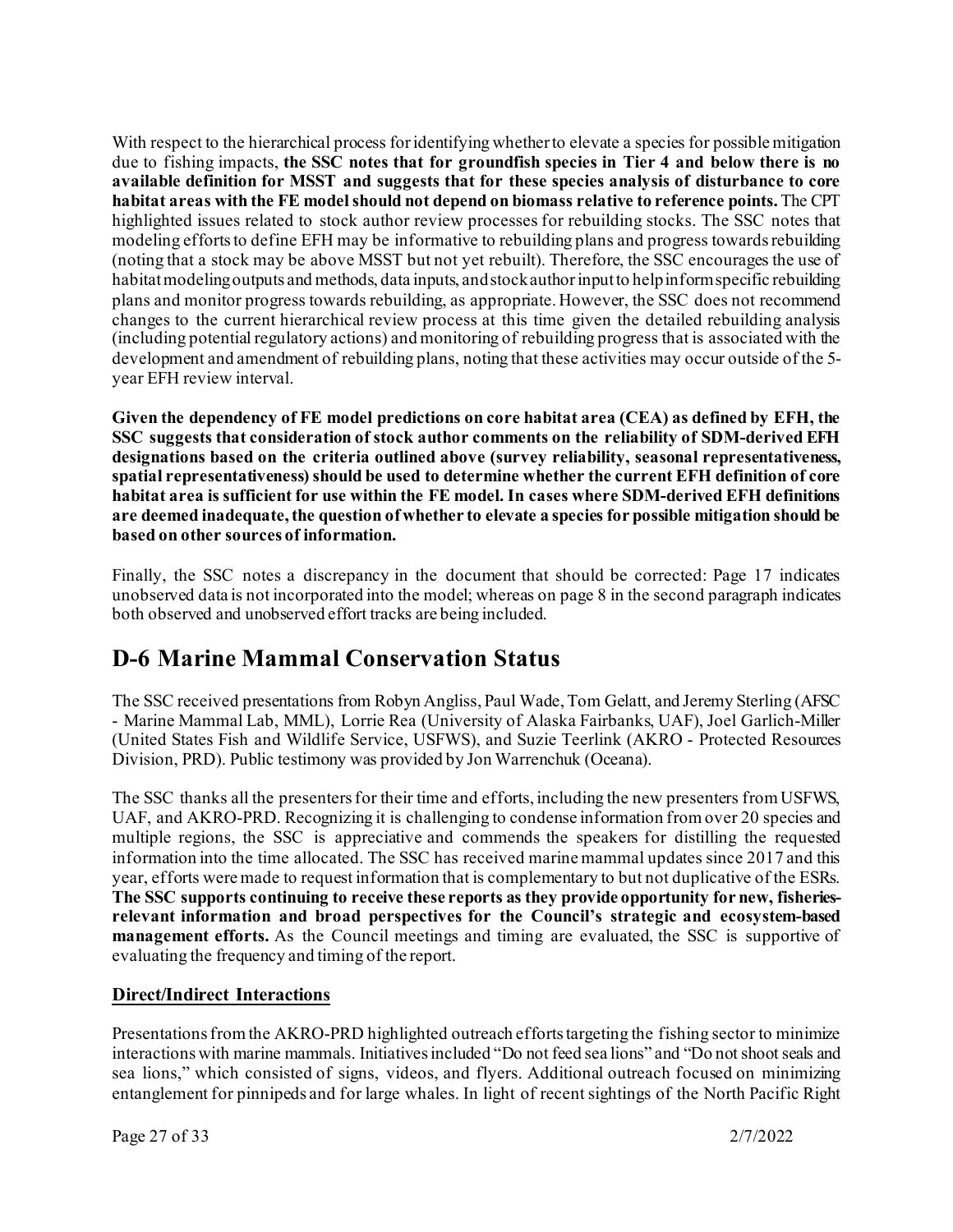Whales in the Gulf of Alaska (included in the GOA ESR 2021), a species that in the North Atlantic has experienced significant threats from entanglement in fishing gear, the SSC is supportive of these continued efforts to communicate threats, mitigation, and the process to follow if an entangled whale is sighted.

There are currently three negligible impact determination permits for the incidental take of Endangered Species Act (ESA)-listed marine mammals in federal fisheries, with a fourth permit application expecting to clear in February 2022. For many species, there are presently minimal direct interactions with fisheries; for some species it was noted that interactions may increase in the future as fisheries move north in concert with changes in water temperatures. Walrus were highlighted as a species that has indirect interactions with fishing fleets, in the form of disturbances at coastal haulouts in the Bering Sea as vessels and aircraft transit the area. As seasonal sea-ice cover and duration continue to decrease, concerns of disturbance will increase as more walrus haul-out on shore. The SSC appreciated learning about innovative efforts from the USFWS that utilize AIS to develop a "geofence" around walrus haulouts, and the associated outreach to commercial fleets.

The MML is identifying killer whale stocks involved in depredation of catch from fishing gear and the temporal/spatial scope of those interactions. Presenters noted that AFSC is also currently re-estimating depredation rates from sperm whales using existing data. **The SSC looks forward to hearing the results of those analyses (tentatively, in 2023), and discussed that it would be informative to know how depredation is changing over time, including spatial changes in occurrence. The SSC is also supportive of the upcoming virtual workshop AKRO-PRD is hosting regionally (Alaska) and nationally on effective methods of deterring marine mammal interactions with fishing operations**. Workshops will be held with industry and communities in spring 2022.

## **Ecosystem Links**

The SSC was encouraged to see continued efforts to resolve and discern mechanistic links between marine mammal indicators and changes in the physical environment or food webs. These studies provide context for indicators in ESRs and risk assessments, can improve predictability of ecosystem models, and can inform the Council's strategic planning efforts.

The MML presented information on a recent publication, Merrill et al. 2021, that explored demographic changes in northern fur seal populations on St. Paul Island by assessing patterns in maternal foraging trip duration. This analysis found spatial and interannual variation in trip durations, that pup mass was correlated with trip durations, but no relationship between maternal foraging trip duration and indicators of prey quality or quantity. The results showed that trip duration shared a slight positive relationship with bottom temperatures. The SSC discussed these findings and noted that while promising as a metric for broad environmental changes, further research is needed to identify the mechanistic link between the physical environment and observed behaviors (e.g., driven by competitors or food distribution). Another paper on fur seals, Short et al. 2020, was noted through public comment. The study explored the correlative relationship between catches of pollock and first year survival of northern fur seals. Results showed reduced survival in years of high pollock catches, but no relationship with biomass of pollock. The SSC discussed that this pattern may be related to spatial dispersal of fur seals to lesser extent than the amount of fish, and whether the correlation may be driven by the pollock catches in the 1960s and 1970s, with less relevance to contemporary fishing practices.

A presentation from Dr. Rea (UAF) provided an in-depth look into the study of mercury in the Aleutian Island food webs, which was designated as "Noteworthy" in the 202[1](#page-27-0) AI ESR<sup>1</sup>. The SSC commends this uniquely integrated, long-term, and collaborative approach. In brief, relatively high total mercury

<span id="page-27-0"></span><sup>&</sup>lt;sup>1</sup> Topics designated as "Noteworthy" in the 2021 ESRs were formerly designated as "Hot Topics."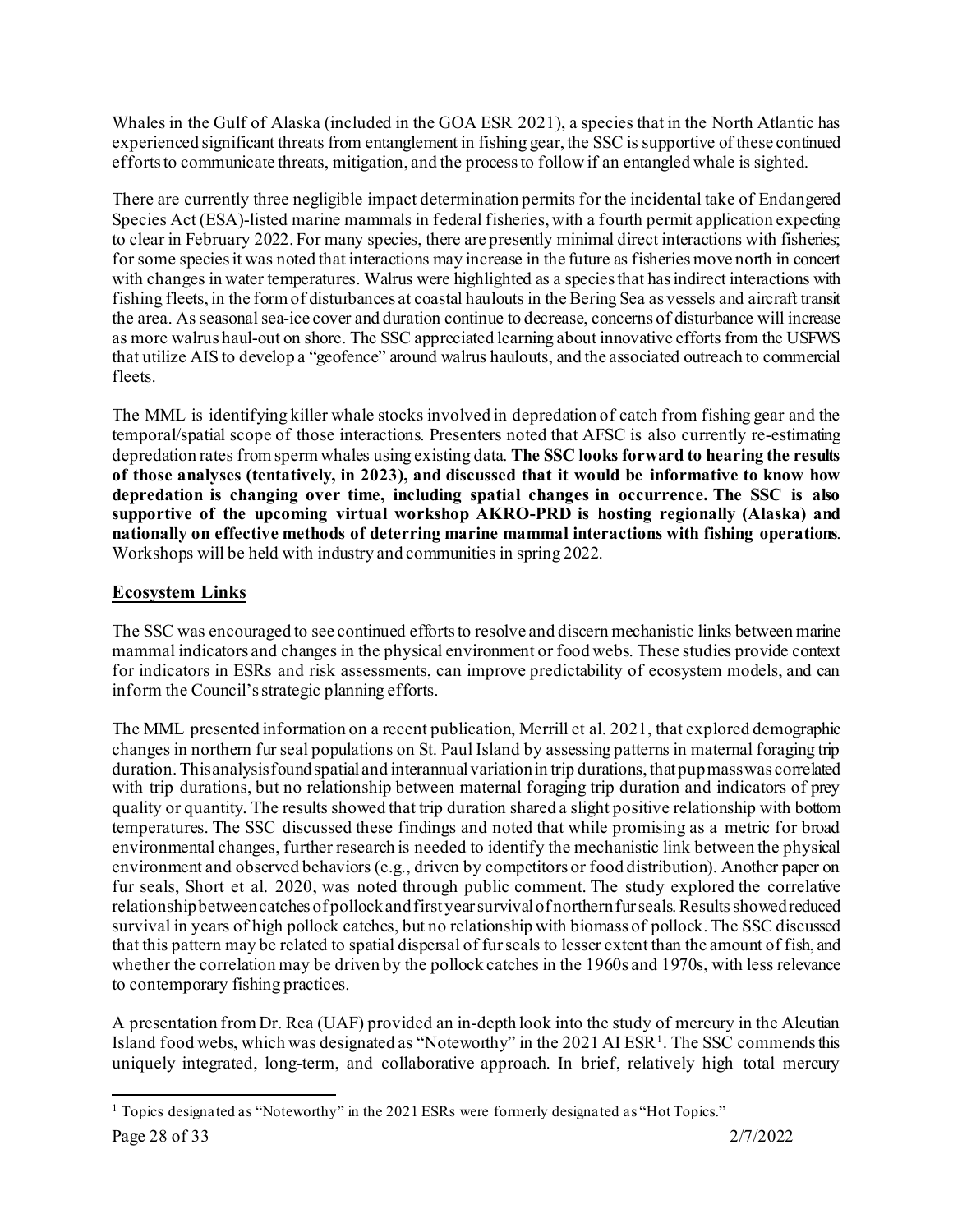concentrations have been found in Steller sea lion (SSL) pups in the central and western Aleutian Islands, with higher concentrations observed in the western Aleutian Islands in both SSL and in sampled fish. It was noted that of 1611 fish sampled, only 13 had concentrations above thresholds of concern (1ppm) for human consumption and almost all were yellow Irish lord. The proportion of SSL pups at Agattu island that are in the high-risk category (with mercury concentrations above published thresholds for health impacts) has doubled over 10 years.

The research team, which includes UAF, ADF&G, AFSC, Ocean Peace Inc., and Texas A&M, has several on-going, and planned projects that are building off of these efforts to explore the questions related to the source(s) of the mercury: "Is higher mercury in the western Aleutian Islands due to diet difference in adult female SSLs?" and "Has diet of adult females changed over time, potentially leading to an increase in mercury transferred *in utero* to their pups?". The SSC looks forward to hearing the results of the on-going diet modeling that pairs samples from fish and SSL pups from 2011-2021. In partnership with USFWS, the UAF team is currently looking at mercury in invertebrates, as these relatively immobile species may be good indicators of 'point sources' of mercury in the Aleutian Islands. Graduate students are also exploring temporal changes in mercury in fish, and spatial patterns of mercury in fish using delineations based on passes between the islands (instead of SSL management units). In the SSC's December 2021 minutes, the SSC noted the lack of ecosystem-level studies in the Aleutian Islands region, which presents challenges for interpreting the impacts of various indicators and for fisheries management in the region. **The SSC continues to strongly support efforts that take integrative approaches to studying this ecosystem,** and specific to this study, discussed opportunities to include sampling of seawater and air to aid in discerning potential sources of mercury inputs into the marine environment. As many of these species explored may be important for coastal communities, the **SSC is encouraged to see the involvement of one local community in the study of mercury, and encourages further efforts toward co-production of information, outreach, and the dissemination of research results to local communities, especially for research such as this with potential human health implications related to the contamination of subsistence resources.**

More broadly, the SSC discussed the importance of upper-trophic level predators as sentinels of food webs and encouraged expanding efforts to improve our understanding of linkages between marine mammals, the physical environment, and prey species. For example, population monitoring of SSLs in the Gulf of Alaska suggests impacts of the recent marine heatwaves (see below) and the SSC suggested that sea lion diet information that spans these changes would be informative for understanding what may have driven the observed patterns in non-pup and pup counts. Similarly, the SSC encouraged studies of diets and telemetrybased foraging behaviors of walrus in the Eastern and Northern Bering Sea as sea ice continues to shift. These regions are seeing dramatic shifts in the benthic communities and crab stocks; as benthic foragers, walrus may be a good indicator of overall benthic production, carrying capacity, or expansion of harmful algal blooms.

## **Population Trends/Distributions**

Updates were provided for a number of species on the current population trends. In brief:

#### *Steller sea lions*

Population surveys were flown in 2021 in the GOA. Non-pups and pup numbers were all trending positive across the 15yr window (2006-2021) with increases of 1.8-2.8% annually. Context was provided of trends relative to the prior marine heatwaves. In 2017, approximately 1000 non-pups moved from the eastern gulf to the central gulf and there was a decline in pups. In 2019, there was a decline in non-pup counts in the eastern and central gulf, but an increase in pup numbers. New data from 2021 showed a 10% increase in the eastern and central gulf of non-pup numbers (decline of 5% in western GOA), while pups remained constant in eastern and central Gulf (decline of 9% in western GOA).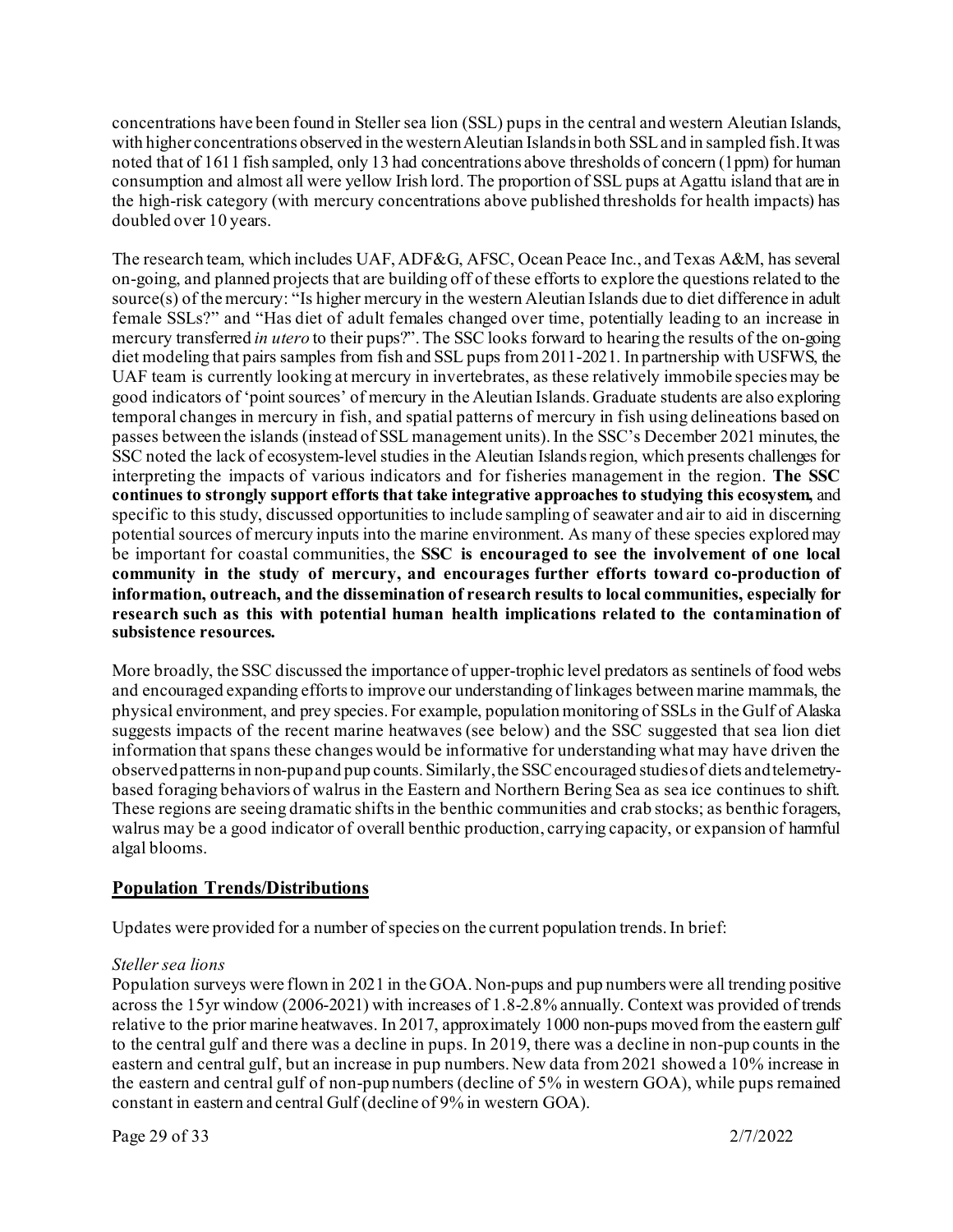Surveys were also flown in Southeast AK in 2021, but the data were not discussed. Surveys are planned for 2022 in the Aleutian Islands.

#### *Northern fur seals*

Surveys were conducted in 2021, though limited in scope, and showed a 3.84% decline over 3 years on St. Paul Island (2018-2021). Presenters noted a large confidence interval in 2021 due to incomplete sampling. Trends at St. George and Bogoslof Island were reported to the SSC in 2020.

#### *Whales*

Abundance estimates for sperm whales (for a small part of their range) are expected to be updated in 2023. Currently there are outdated estimates for populations for transient (mammal-eating) killer whales. Abundance estimates of the Alaska resident stock of killer whales will be updated and available for public comment this spring, 2022. In 2021, an aerial survey was conducted for Cook Inlet Belugas. No belugas were observed in lower Cook Inlet. The next survey is planned for 2022.

#### *Walrus*

Walrus populations are currently considered robust, and population stressors low. Stressors are expected to increase into the future, and a decline is expected over time.

**The SSC was supportive of efforts, across species, to incorporate new technology to improve population monitoring**. Advances that were mentioned included unoccupied aerial system (UAS) techniques for northern fur seal surveys, satellite imagery for Cook Inlet Beluga monitoring, and acoustic monitoring of beluga foraging behavior relative to salmon runs. The SSC discussed how these approaches may supplement or support abundance estimates, assist in improving conventional survey methods (e.g., timing and distribution), or how other sources of information could be incorporated (e.g., observations of animals from oil and gas platforms to corroborate/validate remote sensing techniques).

## **D-7 Economic SAFEs**

The SSC received presentations on the Groundfish Economic SAFE and Crab Economic SAFE from Ben Fissel (AFSC) and Brian Garber-Yonts (AFSC), respectively. There was no public testimony.

**The SSC recognizes the high quality of the ongoing work that is being done to provide clear and consistent data summaries and analyses needed to address economic conditions-focused aspects of SAFE reports as described under National Standard 2 guidelines, as illustrated in both presentations.**

**The SSC identified the need to continue discussions around the appropriate vehicle for, and publication timing of, summaries of the social conditions-focused aspects of SAFE reports, as also described under National Standard 2 guidelines, including those of fishing interests, fishing communities, and fish processing industries.** This same information is needed to address the issue of the sustained participation of fishing communities as required under National Standard 8**.** As reported by the SAFE presenters, the social and community information that has recently been removed from the groundfish and crab SAFE documents will be updated and made available later this year in the Annual Community Engagement and Participation Overview (ACEPO), although it should still be considered, with the Economic SAFE, a part of a set of SAFE-related documents. As noted in the October 2021 SSC Report, the SSC acknowledges the innovative and outstanding work that has been done to date in relation to the collection and use of social and economic data and indicators to address specific analytic needs and to broadly address needs related to National Standards 2 and 8 (among others) in ACEPO, Ecosystem and Socioeconomic Profiles (ESPs), Ecosystem Status Reports (ESRs), risk tables, and new products being developed under the Climate and Fisheries Initiative (CFI).

In that same report and in its December 2021 report, the SSC suggested that it may be prudent to undertake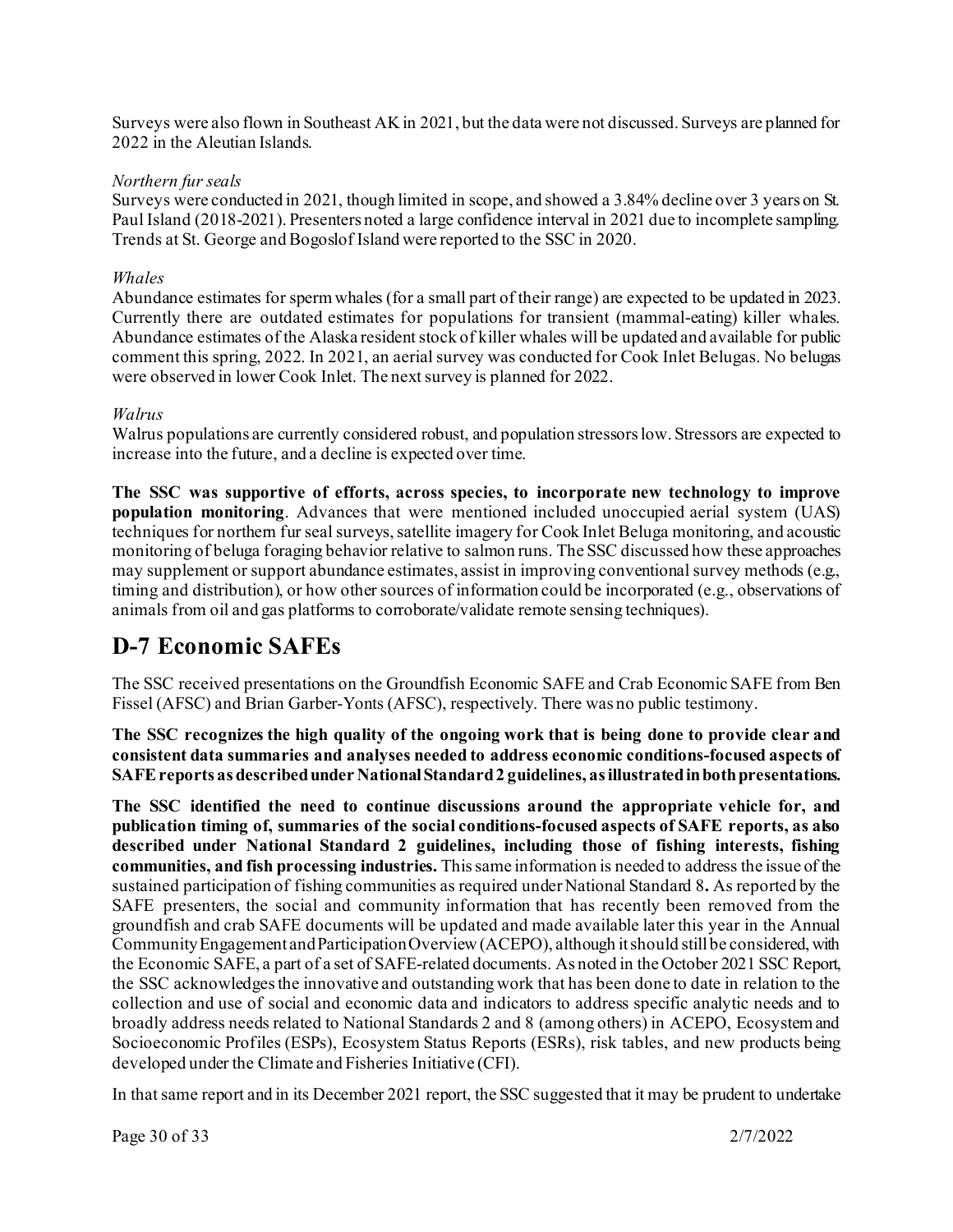a comprehensive, inclusive, and transparent review of how socioeconomic information is incorporated across the range of evolving Council decision-informing products to facilitate efficient reporting, future indicator development, and reduce staff burden. Specifically, regarding the relationship between the Economic SAFE and ACEPO, the SSC expressed the potential concern that decoupling these documents and releasing them at different points in the year and having them reviewed during different Council meetings may result in a less comprehensive stock assessment and fishery evaluation process than would be the case if reviews were concurrent. The SSC recommends that consideration be given to the timing of the release of the documents as a part of a holistic review of how socioeconomic information is incorporated in Council decision-informing documents in the annual management decision making cycle. In the interim, **the SSC endorses the analysts' suggestion to include a few paragraphs in the Executive Summary or some other part of the groundfish and crab SAFE cross-referencing ACEPO and summarizing the most recent social and community information available.** Adding a slide or slides to the annual SSC presentation beginning next year will improve the connection between the economic and social/community information covered in the National Standard 2 guidance for SAFE documents. The SSC is particularly excited about one potential pathway to providing a more holistic view of human dimensions data -- the development of a ne[w](https://reports.psmfc.org/akfin/f?p=501:2000) [Human Dimensions Data Explorer Tool](https://reports.psmfc.org/akfin/f?p=501:2000) -- and looks forward to learning more about it during the next ACEPO presentation and to more data being integrated into the tool over time.

Additionally, both Economic SAFEs and the respective presentations contained a first look at the impacts of COVID. **The SSC appreciates the work that went into the careful analysis of COVID impacts in each of the SAFEs and the presentations.** The presentations included results of original analyses and links to other information on COVID impacts, including a recent survey. The SSC recommends developing an approach for documenting contemporaneous impressions of COVID impacts in the SAFE reports that can be carried forward with the data as an explanation for relatively large deviations in some of the economic data time series. For example, it may be helpful to include a separate COVID impacts section in each SAFE with a holistic summary and synthesis of impacts that may span multiple years. Capturing explanations of data anomalies now while the experience is fresh may be helpful.

## **Groundfish Economic SAFE**

The Groundfish Economic SAFE presentation provided a broad overview of the economic performance of the groundfish fisheries in the 2020 data year, with particular attention to changes coinciding with COVID and some new additions to the report. **The SSC appreciates the organized and accessible format the Groundfish Economic SAFE uses to depict the current economic status of the fisheries, changes in the economic status of fisheries over time, as well as to provide a detailed economic history of the fisheries.**

The SSC appreciated the new and recently added detail in the Groundfish Economic SAFE and presentation. This includes the report card indices. The SSC found the indices to be helpful in providing a brief overview of the fishery and in increasing the accessibility of the SAFE. Other items the SSC found particularly useful included the recently added summary of in-season harvest revenue through September and the COVID impact analysis including the detailed decomposition of the price and quantity effects to explain changes in first-wholesale revenue.

The SSC looks forward to the market profile being updated with more specific information on COVID impacts next year.

**Finally, the SSC expressed concerns over dropping the Amendment 91 EDR data from the repor**t. Although the data collected have limitations, it is important for process transparency to summarize for the public what has been collected. The SSC suggests other paths forward be considered, such as presenting the data but highlighting deficiencies with, or limitations of, the data and what it does (or does not) show.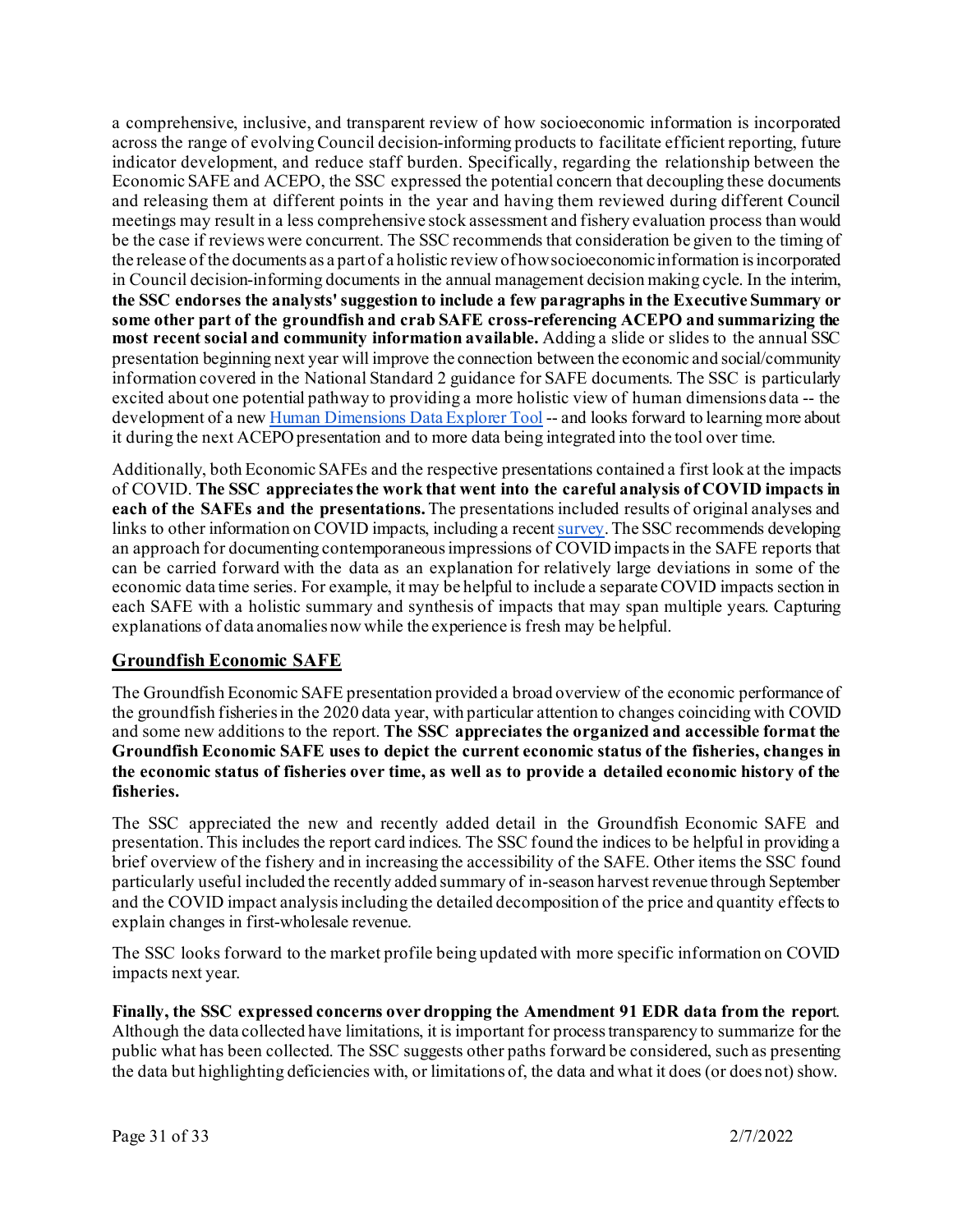## **Crab Economic SAFE**

The Crab Economic SAFE presentation provided an overview of the economic performance of the fishery in 2020, as well as a list of "things-to-do" for future iterations of the document, some of which are responses to previous SSC requests with the goal of increasing the consistency with the Groundfish Economic SAFE**.**  The SSC particularly appreciated the analysis related to potential COVID impacts, including the information on labor use and compensation, as well as the vessel income and expense summaries. The SSC also appreciated the evolving lease market analysis, which is helpful to continue to monitor the economic status of the fisheries. Another major area of new work is related to understanding the structure of QS holding entities, which the SSC appreciates and looks forward to its continuing evolution. It is clear to the SSC that substantial work went into cleaning and analyzing administrative data to develop the new QS decomposition in the report. The SSC looks forward to further development of this line of work including integration and continuing refinement of community-scale results and additional work on areas including composition of active versus absentee owners, advancing the work on decomposing QS ownership by tenure, and concentration indices. The SSC also recommends an analysis looking more specifically at the flow of QS between entities (such as between communities) to provide a better picture of who is capturing the ownership benefits of the crab fishery and how this may be changing over time. Relatedly, the SSC looks forward to new and ongoing work related to vessel ownership decomposition.

**The SSC appreciated the preliminary report card index results included in the Crab Economic SAFE presentation and looks forward to formal integration into the report.** In response to the challenge related to depicting indices that have very different data magnitudes pre- and post-rationalization, the SSC has two suggestions that could be explored: (1) include a static section that includes pre- and postrationalization data and summarizes the relatively drastic changes that became apparent upon, or soon after, the implementation of the rationalization program; or (2) use the post-rationalization period magnitudes and standard deviations to set the scale, and then include the pre-rationalization data as well. Another suggestion from the SSC is that one of the four metrics related to crew could likely be eliminated, as it could be derived knowing the other three. A final suggestion is to include a metric related to the continuing work on QS decomposition and community participation within the report card.

Finally, the SSC supports other next-step priorities including adding a section to parallel the In-Season section of the Groundfish Economic SAFE and – pending considerations such as those noted above related to which analysis belongs in which report – price forecasts.

# **SSC Member Associations**

At the beginning of each meeting, members of the SSC publicly acknowledge any direct associations with SSC agenda items. If an SSC member has a financial conflict of interest (defined in the 2003 Policy of the National Academies and discussed in Section 3) with an SSC agenda item, the member should recuse themselves from participating in SSC discussions on that subject, and such recusal should be documented in the SSC report. In cases where an SSC member is an author or coauthor of a report considered by the SSC, that individual should recuse themselves from discussion about SSC recommendations on this agenda item. However, that SSC member may provide clarifications about the report to the SSC as necessary. If, on the other hand, a report is prepared by individuals under the immediate line of supervision by an SSC member, then that member should recuse themselves from leading the SSC recommendations for that agenda item, though they may otherwise participate fully in the SSC discussion after disclosing their affiliations with the authors. The SSC notes that there are no financial conflicts of interest between any SSC members and items on this meeting's agenda.

At this February 2022 meeting, a number of SSC members acknowledged associations with specific agenda items under SSC review.